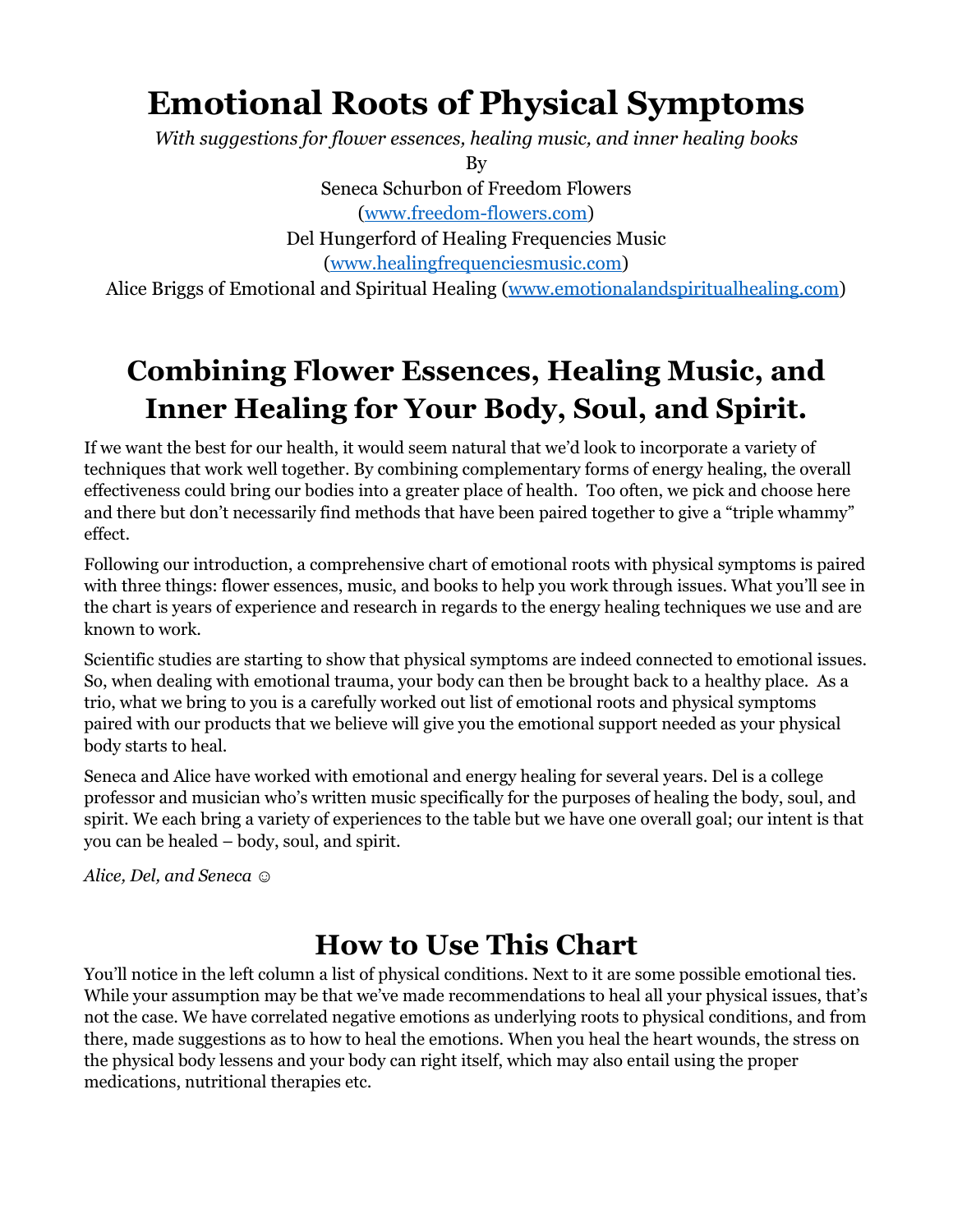Not everything listed will be true for every person with that physical issue. People are more complex than that, and it's never just one thing. Think of those suggestions as possibilities and stepping off points. They are areas for you to explore, and the recommended essences, music and sessions are based on those specific emotional conditions. If the emotional roots we've listed don't make sense in the context of your life, then the recommendations we've made probably won't help either. It's also not necessary to use every suggestion, but only the ones that resonate as the root of your issue.

### **Seneca Schurbon – Freedom Flowers**

#### *How Flower Essences Can Heal Physical Conditions*

If you are not familiar with flower essences yet, they are not oils, but a means of healing using frequencies to heal negative emotional states. They have no biochemical actions, so they do not directly affect the body, but because our emotions are so closely tied to our physical health, they can have an impact in ways that you may not have considered before. And, because they work on an energetic level only, they are totally safe and there is no problem using them in combination with other medications you may be taking.

I have listed mostly Bouquet Blends for a quick and easy grab for you, but I would be remiss if I didn't say that in many cases, a Custom Combo will be the best thing. Bouquet Blends are meant to help the widest amount of people possible, and you may be better off with some flowers targeting your issues more specifically, especially if you feel you need 2 or more blends. Catch up with me on my website, [www.freedom-flowers.com](http://www.freedom-flowers.com/?aff=7) and we'll talk about what you need.

I believe that for pervasive or chronic illnesses, we need to be addressing things on a spirit/soul/body level, so I really like to see flower essences used in tandem with other healing methods.

Think about cancer for a moment. We all probably know someone who went under the knife or went through chemo and came out with a "we got it all" diagnosis, only to have it return. Now maybe some of those cases are doctors who weren't diligent, but I doubt that is the norm. My sense is that the underlying emotional issues were never dealt with.

In the gardening world, we all know the difference between breaking a weed off at soil level versus pulling it out by the roots. If you break it off, everything looks good on the surface for a while, but eventually the weed comes back. That is what it is to ignore the other parts of our triune being, or to focus entirely on the physical while ignoring our soul (mind, will and emotions) and our spirit (our connection to higher realms.)

I hope you'll take advantage of this particular means of healing. I have a free mini-course in how to put flower essences to use to best effect for you at [www.freedom-flowers.com/start-here](http://www.freedom-flowers.com/start-here/?aff=7)

*-Seneca Schurbon*

**Owner and Essence Maker at Freedom Flowers**

### **Del Hungerford – Healing Frequencies Music**

For years, I've been fascinated with how music can be used for healing purposes. I always wondered what it was about music that affected people's emotions. For example, when people are sad, they listen to a certain type of music but probably not the same music they'd listen to when in a good mood. For most musicians, music is a form of expression. I add onto that because I also feel that I'm expressing what Creator is saying through me.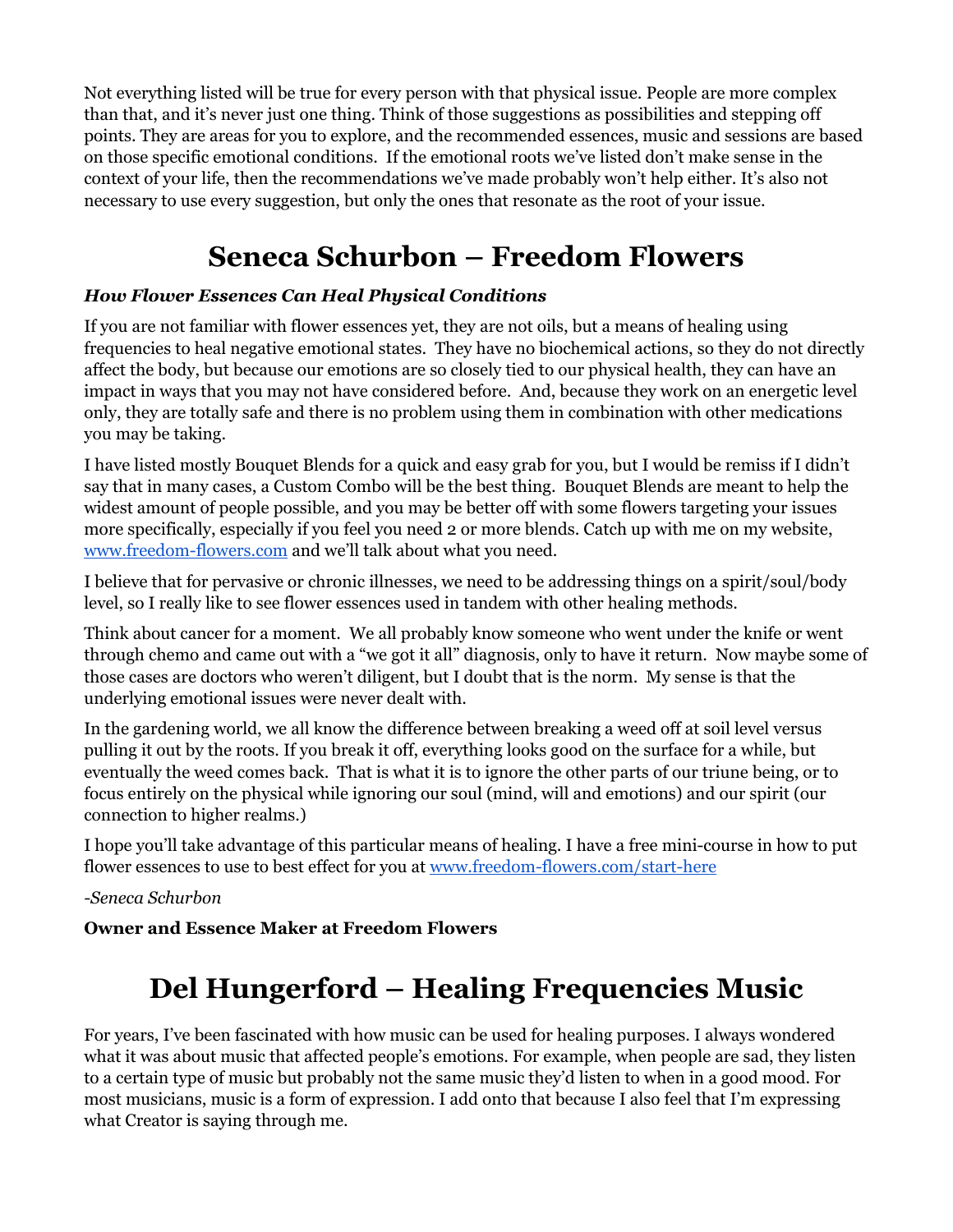My desire is to explore the healing properties of music. I sit down at a keyboard and let music flow through me that's not printed on a page of music. Because I'd already been doing this during prayer sessions, it wasn't too much of a stretch to bring that into my own music. The "prophetic" title of my first five CD's is a result of letting what I was sensing flow through me musically. Each "song" features a spontaneous instrumental piece based on a specific musical pitch. The main frequency in my songs is subtle and consistent throughout the length of the song. This replaces the need for a tone generator, which can often be very boring (or annoying) to listen to. All songs are long-play for the purpose of being therapeutic.

Based on research, I decided to record my music at the A=432 concert pitch. Why that concert pitch? I believe there's enough evidence to show this concert pitch is closer to the natural frequencies within the earth itself than other concert pitches being used today. In looking at musical tuning before we had devices to measure frequencies, the natural concert pitch hovered around A=432 anyway. So, in a sense, I'm returning back to a more natural tuning. Tuning at  $A=432$  seems to work especially well with emotional healing. That then allows the physical body to heal more effectively.

I'm committed to creating music that enhances cognitive function, heals the emotions, awakens intuition, and engages our senses. I am excited to bring you music that touches the whole person: body, mind, and spirit. My hope is that you will find peace, internal harmony, and revitalization in these healing frequencies.

I've been a classical musician since childhood. It was my dream to be play professionally once I realized that by practicing, I could actually be good. My dream led me to becoming a professional clarinetist and music educator in the Northwest. I've taught elementary music, middle school band, was the music director for a community theatre, was a staff accompanist in the public schools, and, currently, teach at the university level. I have three degrees in music from The University of Idaho (B.M), Yale University (M.M), and The University of Washington (D.M.A.). Although I make my living as a music teacher and educator, I'm learning to develop the "song" I hear coming from within me in a manner that I didn't know was possible for this stuffy, fuddy-duddy classical musician.

### **EMDR Music**

I have over four hours of music in the EMDR (bilateral or panning) format. Many of those, you'll see on the list below. If you're in EMDR or Splankna therapy, many of these selections will work well for you.

EMDR is the acronym for "Eye Movement Desensitization and Reprocessing." It's a method of trauma therapy used by health care professionals that mimics REM (rapid eye movement) sleep patterns. The purpose of this type of therapy is for the client to work through particularly difficult traumas such as PTSD (post-traumatic stress disorder) or other particularly difficult events. It's only been in the last 20 years that EMDR therapy has come to the forefront. Because it's been so successful, many mental health professionals are beginning to utilize the EMDR techniques, which often involve the use of "bilateral music" where it pans gently from left to right.

Bilateral and EMDR music is meant to be listened to through headsets or ear buds. Most EMDR music fully pans from left to right. Some composers have taken their music and added a single percussion instrument or sound that pans left to right while the music plays in both speakers. Be sure to discuss with your health care practitioner which method of panning is best for you.

Holly Cumming is a licensed therapist who uses EMDR music. Her husband has also turned some of his music into the bilateral format. On Holly's site, she gives instructions on how to best use EMDR music: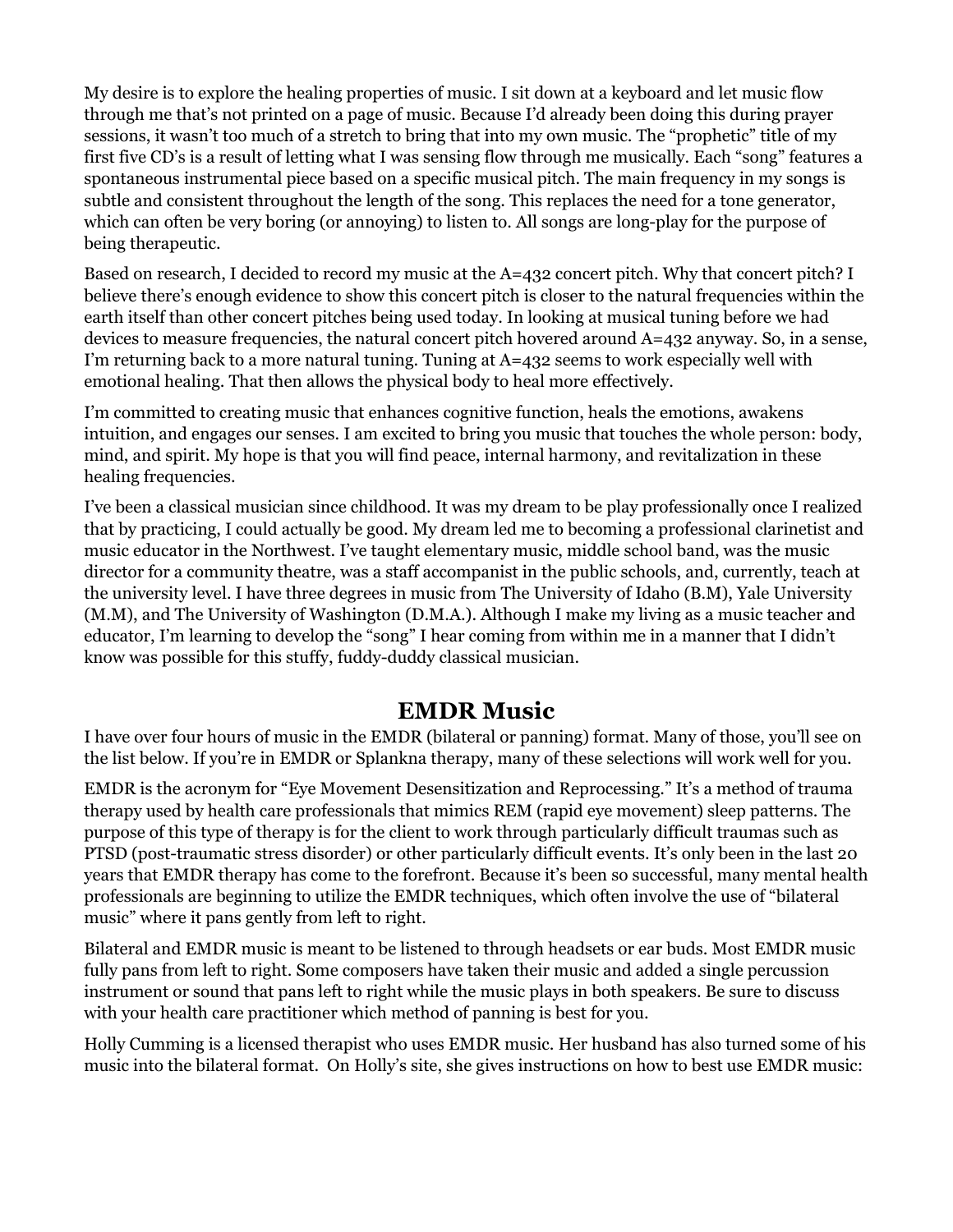*Instructions for relaxing with Bilateral Music:*

*In order to combat stress and anxiety it's important to learn to breathe! Slow, deep, quiet breathing (diaphramatic breathing) so that you SEE and FEEL your abdomen rise and fall with each in and out of your breath is key. Focus on breathing and enjoy the bilateral music. You can also enhance this experience by imagining a beautiful, safe place and being there in your mind. Make it as detailed as possible to help your mind buy into the idea that it's real.* 

*Instructions for working with physical pain:*

*Again, as with relaxation work, you need to focus on belly breathing AND also focus on the pain (which is usually what we try to avoid). Just notice the pain -- even it is in several areas. Keep noticing the pain and when it moves or shifts just follow it and keep noticing. It is not unusual for the pain to move, shift, or change intensity. Whatever it does, simply notice it without judgement or a lot of thought as to what it means.*

*If you're interested in EMDR therapy, feel free to contact Holly Cumming. Her website is[: http://](http://www.hollycumminglpc.com/) [www.hollycumminglpc.com/](http://www.hollycumminglpc.com/)*

## **Alice Briggs – Inner Healing practitioner and artist**

I became interested in inner healing primarily because my sister was healed of severe fibromyalgia after three sessions of Splankna. She had received many other treatments and a lot of prayer, but Splankna was the tipping point that brought the full healing. She has had no recurrence of symptoms after 8 plus years! I began my training in Splankna and have developed a great interest in the various ways and means that Creator uses to bring healing and freedom from all types of oppression and issues. I love being a tool in His hand and watching Him meet you at your deepest needs and bringing healing and wholeness.

Everyone experiences troubles, hard times, disappointments, failures, and setbacks. What you do with those issues ultimately will determine how emotionally and spiritually healthy you are in the future. When we experience trauma of all sorts, we tend to store those negative emotions in our physical being. We believe lies about ourselves and those around us. These emotions and lies tend to "trigger" us and we react in ways that are not logical or desirable. Sometimes these same issues can hinder us from moving forward as we are subconsciously sabotaging our own progress towards the things we most desire.

Most of the time, we are able to work through these types of issues on our own. But, sometimes, things get "stuck" and we need a little help to break through into our next level of freedom and peace. Working together, we will be able to quickly release emotional and spiritual baggage that may be hindering your progress.

Grounded in Christian principles, I work as a facilitator to not only guide you to release painful emotions, lies, and heartache that are triggering unwanted symptoms, but to rediscover who God is and what He has to say to and about you. Trained in both Splankna and Sozo techniques for inner and energy healing, I believe the Holy Spirit is our healer and will guide you on a journey towards complete emotional and spiritual healing.

There are many different names for the process of healing the emotional and spiritual wounds that we all encounter during life. Inner Healing is a broad term that encompasses an area that has not been addressed by more traditional methods. We are learning more and more about the inner-connectedness of our beings: mind, body, emotions, spirit, and soul. But what is becoming clear, is that many times physical complaints are the result of emotional and spiritual issues. While I cannot guarantee physical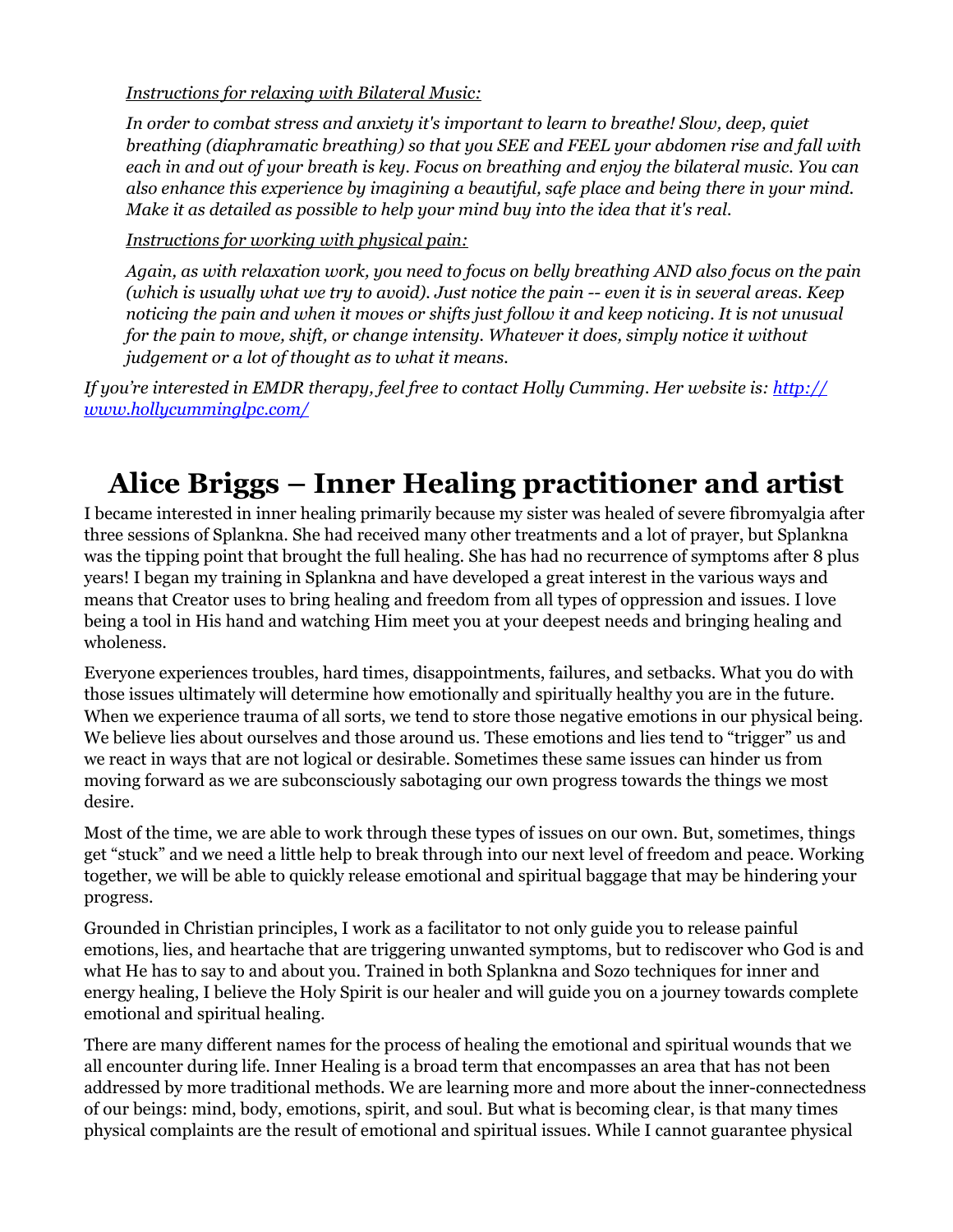relief, many people have found that as they become healed of their emotional and spiritual wounds, that physical improvement of symptoms follows.

Although there are many anecdotal reports of great benefit, and all of these modalities appear to show great promise of benefit to people emotionally, spiritually, and even physically; they have thus far not been fully researched by the western medical, academic, and psychological communities. Therefore, they are considered experimental and the extent of their benefits (which appear to be many) and their risks (which appear to be minimal) are not fully known.

Unlike what traditional, western medicine has become, these modalities and treatment protocols are highly individualized. No two sessions are exactly the same even with the same client with the same issue. Are there similarities? Yes, of course. We all share the same human condition. But there are many variables that come into play. I think that this is one of the parts that fascinates me the most! It is such a clear and distinct demonstration that God created each of us uniquely, and that He knows each of us very well ...much better than we know ourselves.

### **Emotional & Spiritual Healing Book Series**

These books will walk you through emotional and spiritual healing strategies from a Christian worldview so you can release the emotional roots blocking your healing.

We'll cover:

- Generational Issues
- Ungodly Beliefs and Lies
- Emotional Wounds
- Demonic Oppression
- And more!
- Plus strategies to walk out the healing you've received.

You can purchase ebooks directly from Alice at: https://emotionalandspiritualhealing.com/book/, or through your favorite retailer. Print versions are available from Alice directly at her office or local events; and wherever books are sold. Your local bookstore and library should be able to order them. (There are 14 in the series and will be released monthly through Oct 2020.)

Note: Each book in this series utilizes the same tools, but is tailored to each topic.

The books are based on a series of blog posts that can be found at her site.

Disclaimer: The information in this booklet is not intended or implied to be a substitute for professional medical advice, diagnosis or treatment. All content, including text, graphics, images and information, contained on or available in the booklet is for general information purposes only. Freedom Flowers LLC, Healing Frequencies Music, and Alice Arlene LTD, make no representation and assume no responsibility for the accuracy of information contained on or available throughout this booklet, and such information is subject to change without notice. You are encouraged to confirm any information obtained from or through this booklet with other sources, and review all information regarding any medical condition or treatment with your physician.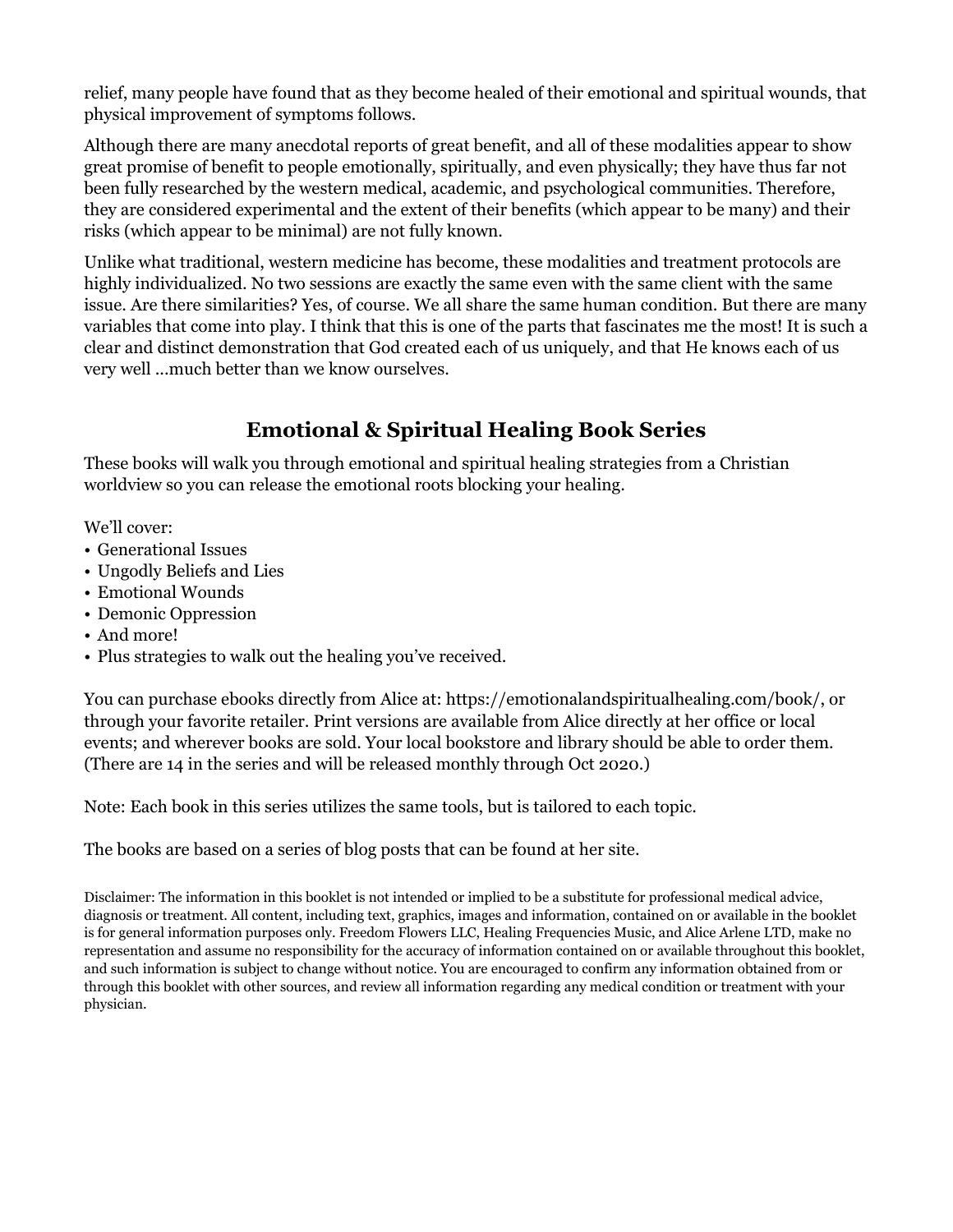| <b>Physical</b><br><b>Symptom</b> | <b>Possible Emotional</b><br><b>Roots</b>                                                                                                  | <b>Flower</b><br><b>Essences</b><br>from<br><b>Freedom</b><br><b>Flowers</b><br><b>Made by</b><br><b>Seneca</b><br><b>Schurbon</b> | <b>Healing</b><br><b>Music</b><br><b>Healing</b><br><b>Frequencies</b><br><b>Music by</b><br><b>Del</b><br><b>Hungerford</b><br><b>(Album</b><br>titles) | <b>Books for Healing</b><br><b>Emotional and</b><br><b>Spiritual Healing</b><br>by<br><b>Alice Briggs</b> |
|-----------------------------------|--------------------------------------------------------------------------------------------------------------------------------------------|------------------------------------------------------------------------------------------------------------------------------------|----------------------------------------------------------------------------------------------------------------------------------------------------------|-----------------------------------------------------------------------------------------------------------|
| <b>Abdominal</b><br><b>Area</b>   | Lack of using wisdom,<br>worrying about others,<br>fear and anxiety, bound<br>up in present fears and<br>not able to trust                 | <b>Stay Calm, Red</b><br>Chestnut,<br><b>Oregon Grape</b>                                                                          | New Hope<br>(regular or<br>EMDR)                                                                                                                         | <b>Overcoming Anxiety</b>                                                                                 |
| <b>Acid Reflux</b>                | Anxiety, worry                                                                                                                             | <b>Stay Calm</b>                                                                                                                   | New Hope<br>(regular or<br>EMDR)                                                                                                                         | <b>Overcoming Anxiety</b>                                                                                 |
| <b>Accidents</b>                  | High levels of stress,<br>wanting to punish self,<br>resistant towards<br>authority, feeling<br>defenseless, not able to<br>make decisions | <b>Stress Less,</b><br>Habanero, Bull<br>Thistle, Mullein                                                                          | <b>Open Gates</b>                                                                                                                                        | <b>Overcoming Shame,</b><br><b>Overcoming Anxiety,</b><br><b>Overcoming</b><br>Hopelessness               |
| <b>Addictions</b>                 | Distorted memory in<br>DNA, unable to think<br>rationally, self-<br>rejection, despair,<br>running from self-<br>identity                  | Confidence,<br><b>Craving Control,</b><br><b>Smoke Free,</b><br><b>Bravely You</b> , 528<br><b>Creative DNA</b>                    | I AM (regular<br>or EMDR) 528<br><b>Creative DNA</b>                                                                                                     | Overcoming<br>Rejection,<br><b>Overcoming Shame,</b><br><b>Overcoming</b><br>Insecurity                   |
| Acne                              | Fear of rejection, need<br>to feel accepted                                                                                                | Confidence,<br><b>Bravely You</b>                                                                                                  | I AM, New<br>Hope (regular<br>or EMDR)                                                                                                                   | Overcoming<br>Rejection,<br><b>Overcoming Shame</b>                                                       |
| $A$ cne –<br>Cystic               | Relationship conflict<br>with mother                                                                                                       | Peak<br>Performance,<br>Peace, Anger<br>Management                                                                                 | I AM, New<br>Hope (regular<br>or EMDR)                                                                                                                   | Overcoming<br>Rejection, focus on<br>forgiveness                                                          |
| <b>Adrenal</b><br><b>Problems</b> | Feeling like a victim,<br>defeated, anxiety,<br>jealousy, fears, need to<br>struggle for success, or<br>prove worthiness                   | Horseradish,<br>Peak<br>Performance,<br><b>Stay Calm</b>                                                                           | Open Gates,<br><b>EMDR Music</b><br>for the<br>Emotions                                                                                                  | <b>Overcoming Shame,</b><br><b>Overcoming Anxiety,</b><br><b>Overcoming</b><br>Hopelessness               |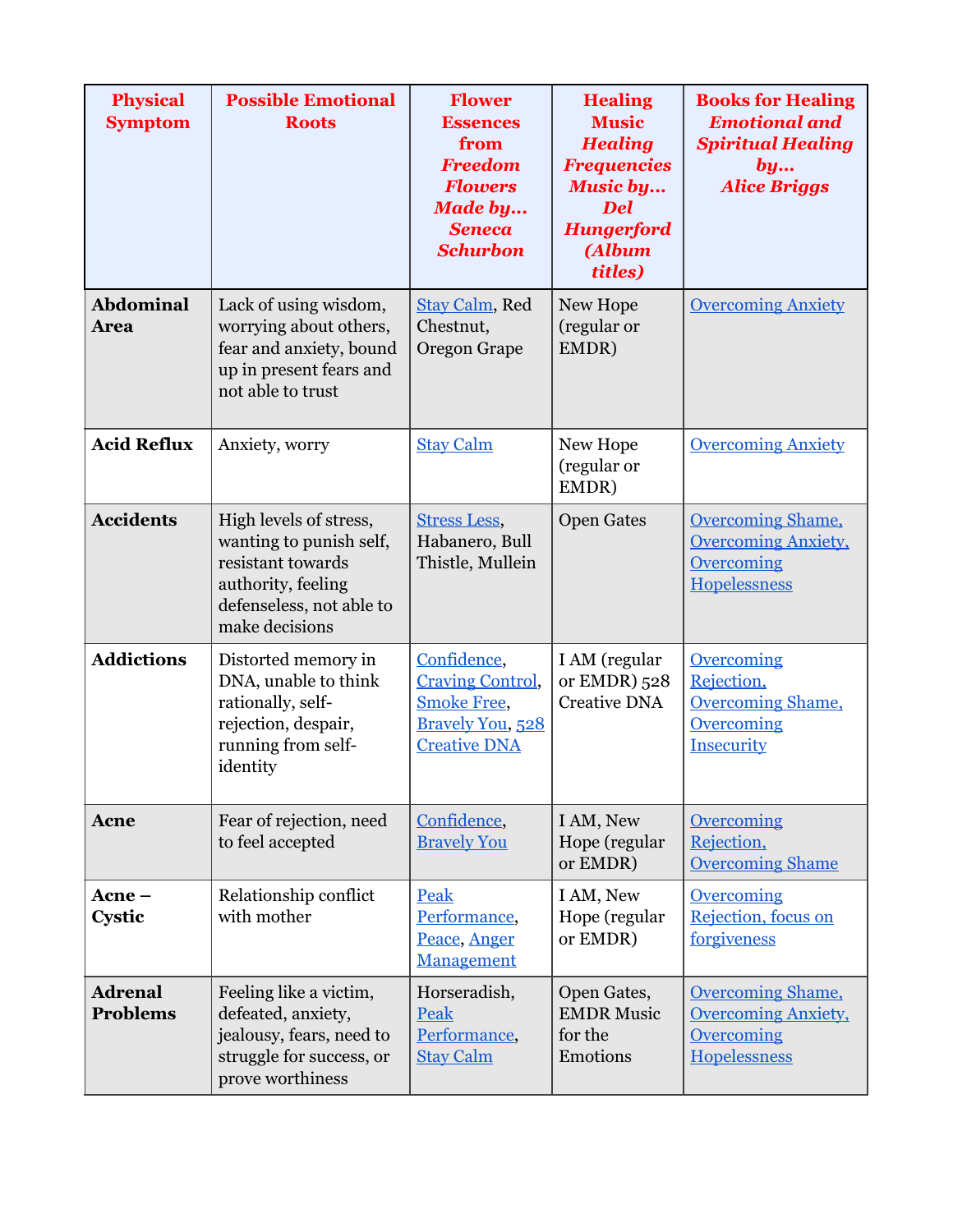| <b>Physical</b><br><b>Symptom</b> | <b>Possible Emotional</b><br><b>Roots</b>                                                                                                                                         | <b>Flower</b><br><b>Essences</b><br>from<br><b>Freedom</b><br><b>Flowers</b><br><b>Made by</b><br><b>Seneca</b><br><b>Schurbon</b> | <b>Healing</b><br><b>Music</b><br><b>Healing</b><br><b>Frequencies</b><br><b>Music by</b><br><b>Del</b><br><b>Hungerford</b><br><b>(Album</b><br>titles) | <b>Books for Healing</b><br><b>Emotional and</b><br><b>Spiritual Healing</b><br>by<br><b>Alice Briggs</b> |
|-----------------------------------|-----------------------------------------------------------------------------------------------------------------------------------------------------------------------------------|------------------------------------------------------------------------------------------------------------------------------------|----------------------------------------------------------------------------------------------------------------------------------------------------------|-----------------------------------------------------------------------------------------------------------|
| ADD/<br><b>Dyslexia</b>           | Lack of strong patriarch<br>in family line, self-<br>rejection                                                                                                                    | Confidence                                                                                                                         | I AM, Open<br>Gates                                                                                                                                      | <b>Overcoming</b><br>Rejection,<br><b>Overcoming Shame,</b><br><b>Overcoming</b><br><b>Insecurity</b>     |
| Allergies -<br>Food               | Fear (general), or fear of<br>what God is calling you<br>to. (This can be<br>subconscious)                                                                                        | Stay Calm,<br>Confidence                                                                                                           | Into His<br>Presence,<br><b>EMDR Music</b><br>for the Spirit                                                                                             | <b>Overcoming Anxiety</b>                                                                                 |
| Allergies-<br><b>Hay Fever</b>    | Fear                                                                                                                                                                              | <b>Stay Calm</b>                                                                                                                   | Waves of<br>Spirit, EMDR<br>Music for the<br>Emotions                                                                                                    | <b>Overcoming Anxiety</b>                                                                                 |
| Alzheimer's                       | Self-rejection, guilt,<br>Freemasonry in lineage.                                                                                                                                 | Hyssop,<br>Confidence 528<br><b>Creative DNA</b>                                                                                   | I AM, 528<br>Creative DNA,<br>Open Heaven                                                                                                                | <b>Overcoming Rejection</b>                                                                               |
| Anemia                            | Anger at self,<br>manipulative<br>tendencies, no joy, lack<br>of order in life                                                                                                    | Confidence, Joy,<br>M&M                                                                                                            | I AM (regular<br>or EMDR),<br>Open Heaven                                                                                                                | <b>Overcoming Anger</b>                                                                                   |
| Aneurysm                          | Anger - often<br>generational                                                                                                                                                     | Anger<br>Management<br>528 Creative<br><b>DNA</b>                                                                                  | 528 Creative<br>DNA,<br><b>Cleansing Fire</b>                                                                                                            | <b>Overcoming Anger,</b><br>focus on forgiveness                                                          |
| Anorexia                          | Unable to please parent<br>(usually mother), lack of<br>love and nurture, wish<br>to disappear, unable to<br>live up to others'<br>expectations, self-<br>rejection and/or hatred | Confidence,<br>Peak<br>Performance,<br><b>Heart Healer,</b><br><b>Recovery</b>                                                     | Waves of<br>Spirit, EMDR<br>Music for the<br>Heart                                                                                                       | Overcoming<br>Rejection,<br><b>Overcoming Shame,</b><br>Overcoming<br>Insecurity                          |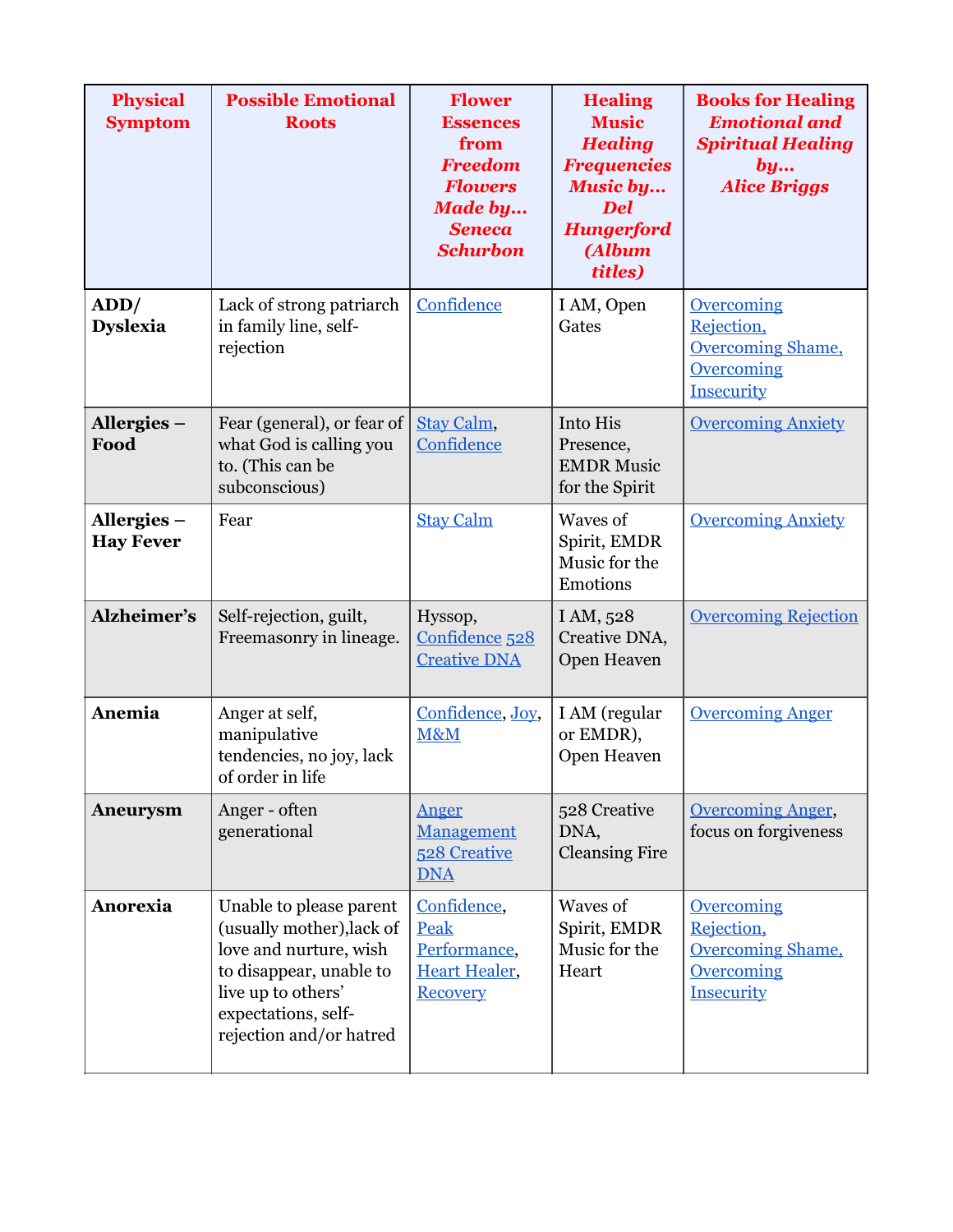| <b>Physical</b><br><b>Symptom</b> | <b>Possible Emotional</b><br><b>Roots</b>                                                                                             | <b>Flower</b><br><b>Essences</b><br>from<br><b>Freedom</b><br><b>Flowers</b><br><b>Made by</b><br><b>Seneca</b><br><b>Schurbon</b> | <b>Healing</b><br><b>Music</b><br><b>Healing</b><br><b>Frequencies</b><br><b>Music by</b><br><b>Del</b><br><b>Hungerford</b><br>(Album<br>titles) | <b>Books for Healing</b><br><b>Emotional and</b><br><b>Spiritual Healing</b><br>by<br><b>Alice Briggs</b>                             |
|-----------------------------------|---------------------------------------------------------------------------------------------------------------------------------------|------------------------------------------------------------------------------------------------------------------------------------|---------------------------------------------------------------------------------------------------------------------------------------------------|---------------------------------------------------------------------------------------------------------------------------------------|
| <b>Anxiety</b>                    | Feelings of being boxed<br>in, unable to make<br>requests heard (can't<br>call the shots)<br>Freemasonry in lineage.                  | Stay Calm, 528<br><b>Creative DNA</b>                                                                                              | Into His<br>Presence, 528<br><b>Creative DNA</b>                                                                                                  | <b>Overcoming Anxiety,</b><br><b>Overcoming</b><br>Hopelessness                                                                       |
| Arteries-<br><b>Hardening</b>     | Hard-hearted,<br>dictatorial, feelings of<br>being obstructed or<br>delayed in life                                                   | Verbena, Bull<br>Thistle,<br>Solomon's Seal                                                                                        | <b>EMDR Music</b><br>for the Heart,<br><b>Open Gates</b>                                                                                          | <b>Overcoming Control</b>                                                                                                             |
| Arthritis-<br><b>Osteo</b>        | Not forgiving self,<br>holding record of<br>wrongs                                                                                    | Hyssop,<br>Solomon's Seal                                                                                                          | <b>EMDR Music</b><br>for the Spirit,<br><b>Open Gates</b>                                                                                         | <b>Overcoming Shame</b>                                                                                                               |
| Arthritis-<br>Rheumatoid          | Childhood trauma, can't<br>face one's self, guilt,<br>feels unworthy of love,<br>low self-esteem                                      | Confidence,<br>Hyssop,<br>Aftershock,<br><b>Fragment</b><br>Finder                                                                 | In the<br>Resurrection<br>Code, New<br>Hope (regular<br>or EMDR)                                                                                  | <b>Overcoming Shame,</b><br>Overcoming<br>Insecurity,<br><b>Overcoming Control</b>                                                    |
| <b>Asthma</b>                     | Fear of abandonment,<br>insecurity, Freemasonry<br>in lineage.                                                                        | <b>Heart Healer,</b><br><b>528 Creative</b><br><b>DNA</b>                                                                          | <b>EMDR Music</b><br>for the Heart,<br>528 Creative<br><b>DNA</b>                                                                                 | Overcoming<br>Insecurity                                                                                                              |
| Auto-<br>immune<br>disorders      | Attacking self, being<br>self-critical, traumatic<br>childhood                                                                        | Confidence,<br>Aftershock,<br><b>Fragment</b><br>Finder                                                                            | Open Heaven,<br><b>EMDR Music</b><br>for the<br>Emotions                                                                                          | <b>Overcoming</b><br>Perfectionism,<br><b>Overcoming</b><br>Rejection,<br><b>Overcoming Shame,</b><br><b>Overcoming</b><br>Insecurity |
| <b>Back pain</b>                  | Over-responsibility,<br>pushing self too hard,<br>relational difficulties,<br>feeling like you don't<br>have support or no back<br>up | Align                                                                                                                              | Open Heaven,<br>Into His<br>Presence                                                                                                              | <b>Overcoming</b><br>Perfectionism                                                                                                    |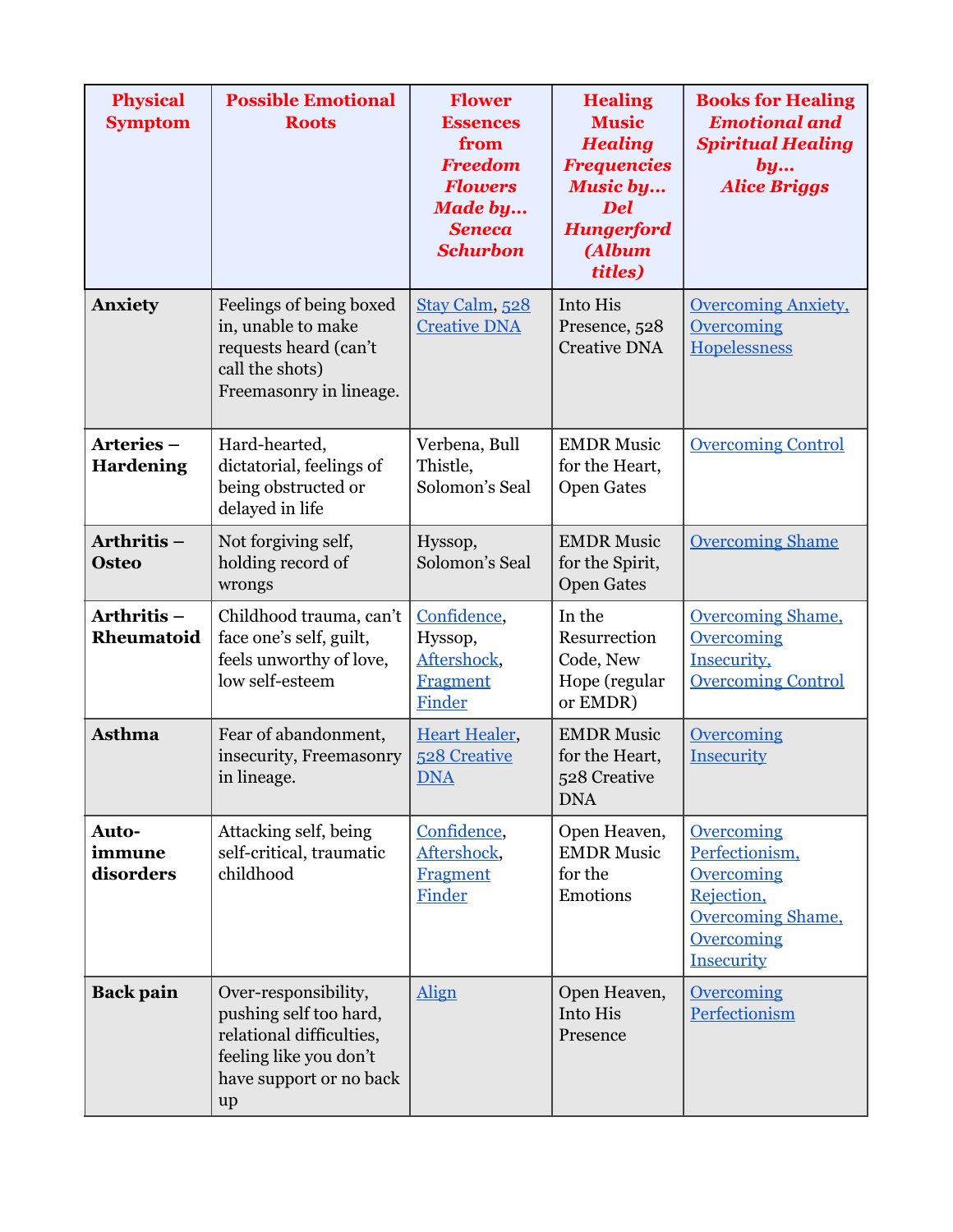| <b>Physical</b><br><b>Symptom</b> | <b>Possible Emotional</b><br><b>Roots</b>                                                                           | <b>Flower</b><br><b>Essences</b><br>from<br><b>Freedom</b><br><b>Flowers</b><br><b>Made by</b><br><b>Seneca</b><br><b>Schurbon</b> | <b>Healing</b><br><b>Music</b><br><b>Healing</b><br><b>Frequencies</b><br><b>Music by</b><br><b>Del</b><br><b>Hungerford</b><br>(Album<br>titles) | <b>Books for Healing</b><br><b>Emotional and</b><br><b>Spiritual Healing</b><br>by<br><b>Alice Briggs</b>    |
|-----------------------------------|---------------------------------------------------------------------------------------------------------------------|------------------------------------------------------------------------------------------------------------------------------------|---------------------------------------------------------------------------------------------------------------------------------------------------|--------------------------------------------------------------------------------------------------------------|
| <b>Blood</b><br>disorders         | Feeling powerless in<br>some area of life, deep<br>anger, intense<br>depression                                     | Ignite, Anger<br>Management,<br>Joy                                                                                                | Cleansing Fire,<br>In the<br>Resurrection<br>Code                                                                                                 | <b>Overcoming Anger,</b><br><b>Overcoming</b><br><b>Hopelessness</b>                                         |
| Cancer-<br>general                | Bitterness,<br>Freemasonry in lineage                                                                               | Peace,<br>Anger<br>Management,<br>Recovery, 528<br><b>Creative DNA</b>                                                             | Into the Deep,<br>Cleansing Fire,<br>In the<br>Resurrection<br>Code                                                                               | <b>Overcoming Anger,</b><br>focus on forgiveness<br>and generational<br>issues                               |
| Cancer – left<br>breast           | <b>Conflict and bitterness</b><br>with another female<br>relative                                                   | Peace, Anger<br>Management,<br>Evening<br>Primrose (if<br>mother)                                                                  | Into the Deep,<br>Waves of<br>Spirit, EMDR<br>Music for the<br>Heart                                                                              | <b>Overcoming Anger,</b><br>focus on forgiveness<br>and generational<br>issues                               |
| Cancer-<br>right breast           | <b>Conflict and bitterness</b><br>with another female,<br>not blood related. Can<br>also be husband                 | Peace,<br>Anger<br>Management                                                                                                      | Into the Deep,<br>Waves of<br>Spirit, EMDR<br>Music for the<br>Heart, New<br>Hope (regular<br>or EMDR)                                            | <b>Overcoming Anger,</b><br>focus on forgiveness<br>and generational<br>issues                               |
| Cancer-<br>colon                  | Speaking against others,<br>judgment, being<br>verbally abusive or<br>creating division,<br>Freemasonry in lineage. | Peace,<br>Calendula,<br>Verbena<br>528 Creative<br><b>DNA</b>                                                                      | Into the Deep,<br>New Hope<br>(regular or<br>EMDR),<br><b>EMDR Music</b><br>for the Heart,<br>528 Creative<br><b>DNA</b>                          | <b>Overcoming Control,</b><br><b>Overcoming Anger,</b><br>focus on forgiveness<br>and generational<br>issues |
| Cancer-<br>ovarian                | Self-loathing, issues<br>with one's sexuality,<br>Freemasonry in lineage                                            | Confidence,<br><b>Healthy</b><br><b>Intimacy</b><br>528 Creative<br><b>DNA</b>                                                     | I AM (regular<br>or EMDR), 528<br>Creative DNA,<br>Into His<br>Presence                                                                           | <b>Overcoming Shame,</b><br><b>Overcoming</b><br>Insecurity                                                  |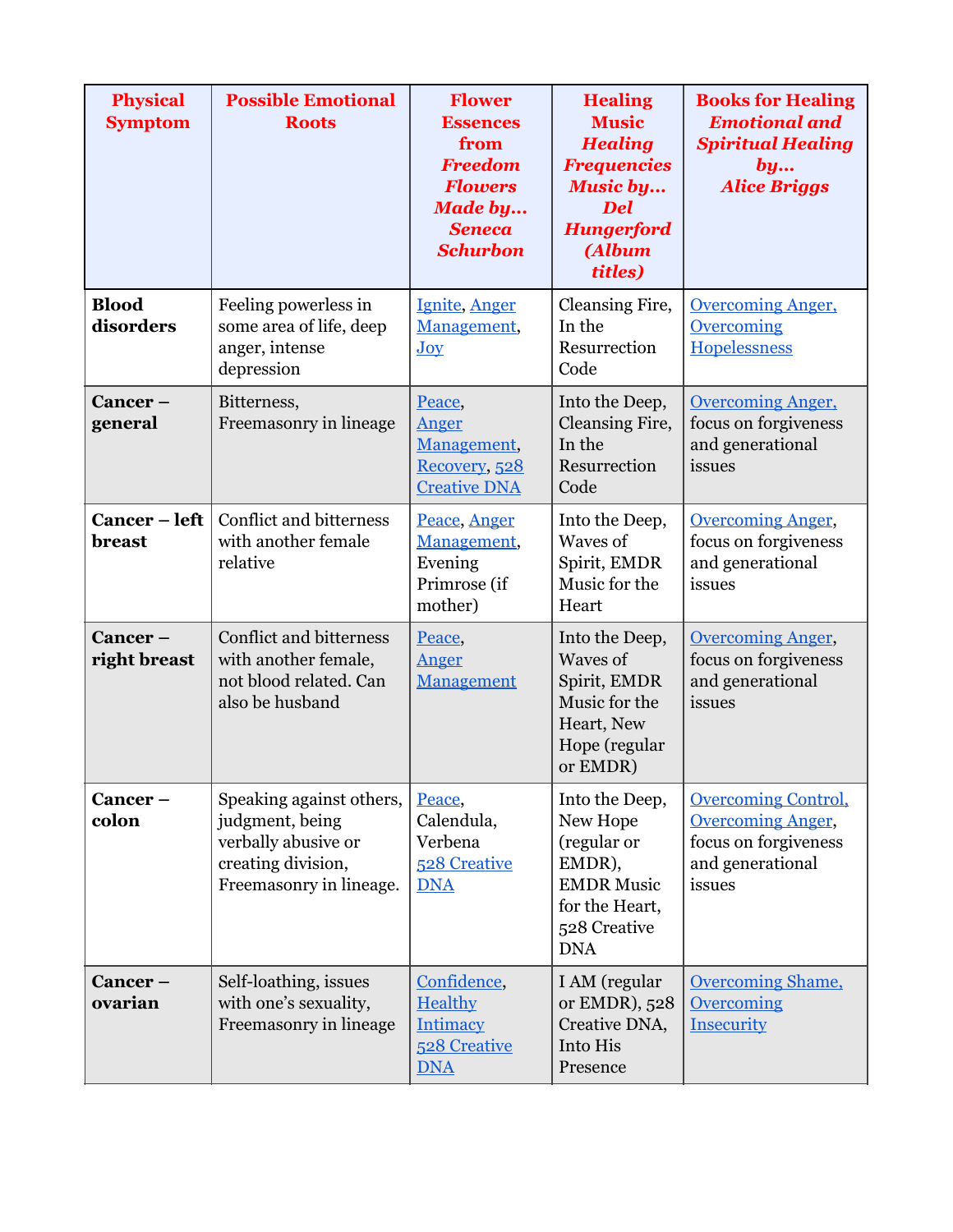| <b>Physical</b><br><b>Symptom</b>           | <b>Possible Emotional</b><br><b>Roots</b>                                             | <b>Flower</b><br><b>Essences</b><br>from<br><b>Freedom</b><br><b>Flowers</b><br><b>Made by</b><br><b>Seneca</b><br><b>Schurbon</b> | <b>Healing</b><br><b>Music</b><br><b>Healing</b><br><b>Frequencies</b><br><b>Music by</b><br><b>Del</b><br><b>Hungerford</b><br><b>(Album</b><br>titles) | <b>Books for Healing</b><br><b>Emotional and</b><br><b>Spiritual Healing</b><br>by<br><b>Alice Briggs</b> |
|---------------------------------------------|---------------------------------------------------------------------------------------|------------------------------------------------------------------------------------------------------------------------------------|----------------------------------------------------------------------------------------------------------------------------------------------------------|-----------------------------------------------------------------------------------------------------------|
| Cancer-<br>prostate                         | Anger, guilt self-hatred,<br>Freemasonry in lineage.                                  | Hyssop,<br>Anger<br>Management<br>528 Creative<br><b>DNA</b>                                                                       | Cleansing Fire,<br>528 Creative<br><b>DNA</b>                                                                                                            | <b>Overcoming Shame,</b><br><b>Overcoming Anger,</b><br><b>Overcoming Guilt</b>                           |
| Cancer-<br>uterine                          | Deep need to be loved,<br>promiscuity,<br>Freemasonry in lineage.                     | Confidence<br><b>Heart Healer,</b><br>Healthy<br>Intimacy<br>528 Creative<br><b>DNA</b>                                            | I AM (regular<br>or EMDR), 528<br>Creative DNA,<br><b>EMDR Music</b><br>for Heart                                                                        | <b>Overcoming Rejection</b>                                                                               |
| Candida                                     | Feeling like a victim.                                                                | Horseradish,<br><b>Bravely You</b>                                                                                                 | <b>EMDR Music</b><br>for the<br>Emotions, New<br>Hope (regular<br>or EMDR)                                                                               | <b>Overcoming</b><br>Hopelessness                                                                         |
| Cardio-<br>vascular<br>issues               | Fear, anxiety, stress,<br>Freemasonry in lineage.                                     | Stay Calm,<br><b>Stress-Less</b>                                                                                                   | I AM (regular),<br>528 Creative<br><b>DNA</b>                                                                                                            | <b>Overcoming Anxiety</b>                                                                                 |
| Chronic<br>fatigue                          | Pushing yourself to<br>meet the expectation of<br>another in order to<br>receive love | <b>Heart Healer,</b><br><b>Recovery, Peak</b><br>Performance                                                                       | <b>EMDR Music</b><br>for the Heart,<br>Into His<br>Presence, Open<br>Gates                                                                               | <b>Overcoming</b><br>Perfectionism,<br><b>Overcoming Shame,</b><br><b>Overcoming Anxiety</b>              |
| Colic                                       | Inherited fears or taking<br>on mom's emotion in<br>utero or at birth                 | Evening<br>Primrose, Stay<br>Calm or other<br>per mom's<br>insight                                                                 | I AM (regular<br>or EMDR),<br>Open Heaven                                                                                                                | <b>Overcoming Anxiety</b>                                                                                 |
| Coronary<br><b>Artery</b><br><b>Disease</b> | Self-rejection                                                                        | Confidence                                                                                                                         | I AM (regular<br>or EMDR),<br>Deep Calls to<br>Deep                                                                                                      | <b>Overcoming Rejection</b>                                                                               |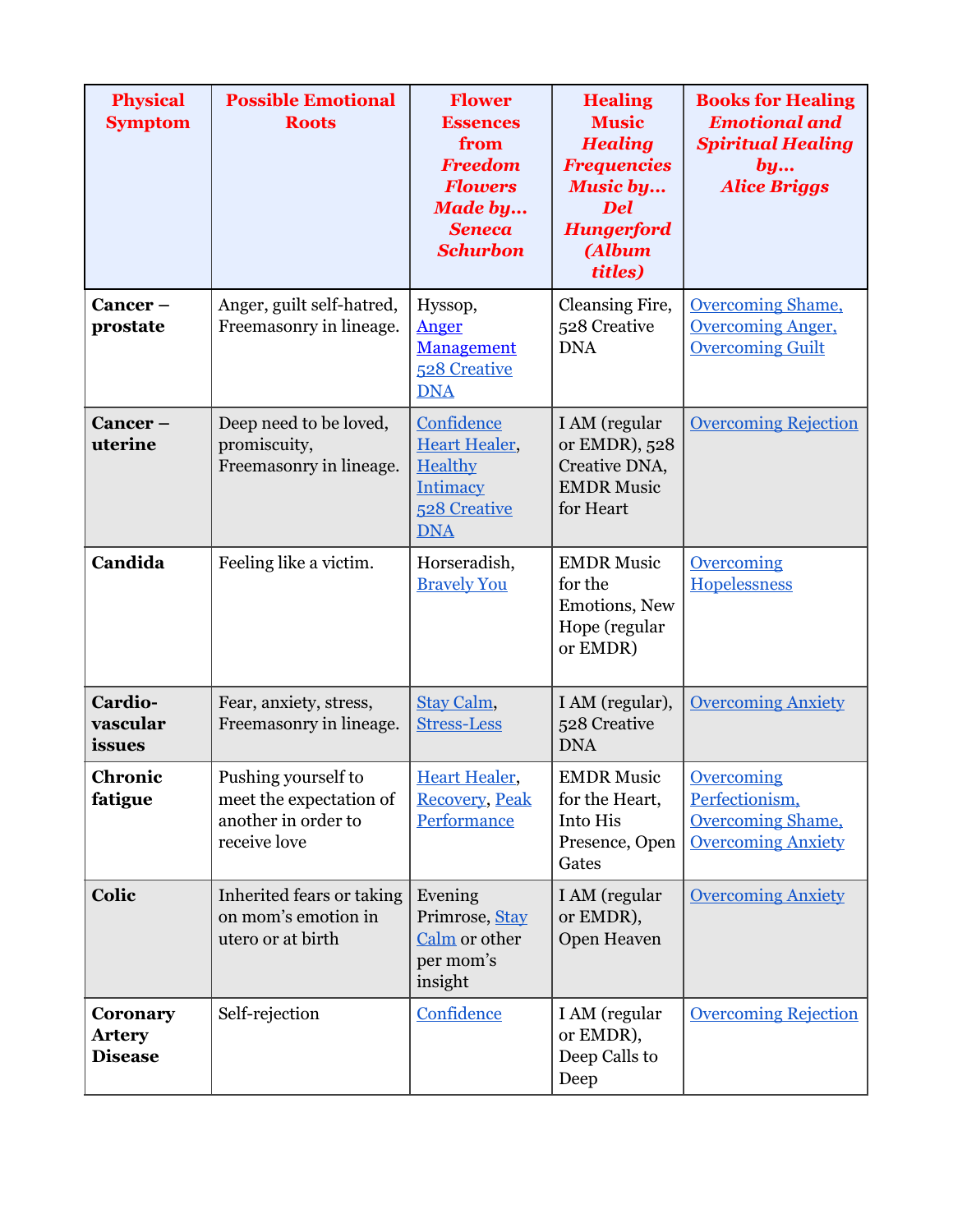| <b>Physical</b><br><b>Symptom</b> | <b>Possible Emotional</b><br><b>Roots</b>                                                                                                                               | <b>Flower</b><br><b>Essences</b><br>from<br><b>Freedom</b><br><b>Flowers</b><br><b>Made by</b><br><b>Seneca</b><br><b>Schurbon</b> | <b>Healing</b><br><b>Music</b><br><b>Healing</b><br><b>Frequencies</b><br><b>Music by</b><br><b>Del</b><br><b>Hungerford</b><br>(Album<br>titles) | <b>Books for Healing</b><br><b>Emotional and</b><br><b>Spiritual Healing</b><br>by<br><b>Alice Briggs</b>        |
|-----------------------------------|-------------------------------------------------------------------------------------------------------------------------------------------------------------------------|------------------------------------------------------------------------------------------------------------------------------------|---------------------------------------------------------------------------------------------------------------------------------------------------|------------------------------------------------------------------------------------------------------------------|
| Crohn's<br><b>Disease</b>         | Extreme self-rejection<br>with guilt, rejection,<br>abandonment, low self-<br>esteem or drivenness to<br>meet the expectation of<br>another, Freemasonry<br>in lineage. | <b>Heart Healer,</b><br>Confidence,<br>Peak<br>Performance,<br>528 Creative<br><b>DNA</b>                                          | <b>EMDR Music</b><br>for the Heart,<br>528 Creative<br>DNA,<br>I AM (regular<br>or EMDR)                                                          | Overcoming<br>Perfectionism,<br>Overcoming<br>Rejection,<br><b>Overcoming Shame,</b><br>Overcoming<br>Insecurity |
| $Cysts -$<br>ovarian/<br>breast   | Conflict with one's<br>mother                                                                                                                                           | Evening<br>Primrose,<br>Peace,<br>Anger<br>Management                                                                              | Open Gates,<br><b>Cleansing Fire</b>                                                                                                              | <b>Overcoming Anger,</b><br>focus on forgiveness                                                                 |
| Degenera-<br>tive Disc            | Usually generational –<br>connected to addictive<br>personality. Addictions<br>are rooted in the need<br>to be loved.                                                   | 528 Creative<br>DNA, Nicotiana,<br>Harebell,<br>Coreopsis                                                                          | 528 Creative<br>DNA, New<br>Hope (regular<br>or EMDR), I<br>AM (regular or<br>EMDR)                                                               | <b>Overcoming Shame</b>                                                                                          |
| Dementia                          | Unresolved anger,<br>feeling of being<br>hopeless and/or<br>helpless, tired of life's<br>struggles                                                                      | Ignite, Anger<br>Management                                                                                                        | Cleansing Fire,<br>New Hope<br>(regular or<br>EMDR)                                                                                               | <b>Overcoming Shame,</b><br><b>Overcoming Anger,</b><br><b>Overcoming</b><br>Hopelessness                        |
| <b>Depression</b>                 | Inner conflict at soul or<br>spirit level                                                                                                                               | Joy,<br>Tomorrow                                                                                                                   | <b>EMDR Music</b><br>for the Spirit, I<br>AM, EMDR<br>Music for the<br>Emotions                                                                   | <b>Overcoming</b><br>Confusion                                                                                   |
| Diabetes-<br>Type 1               | Self-rejection with guilt,<br>anxiety and stress.<br>Broken heart/rejection<br>by father, husband or<br>other man                                                       | <b>Heart Healer,</b><br>Confidence,<br><b>Stay Calm</b>                                                                            | <b>EMDR Music</b><br>for the Heart, I<br>AM (regular or<br>EMDR)                                                                                  | <b>Overcoming</b><br>Rejection,<br><b>Overcoming Shame,</b><br><b>Overcoming Anxiety</b>                         |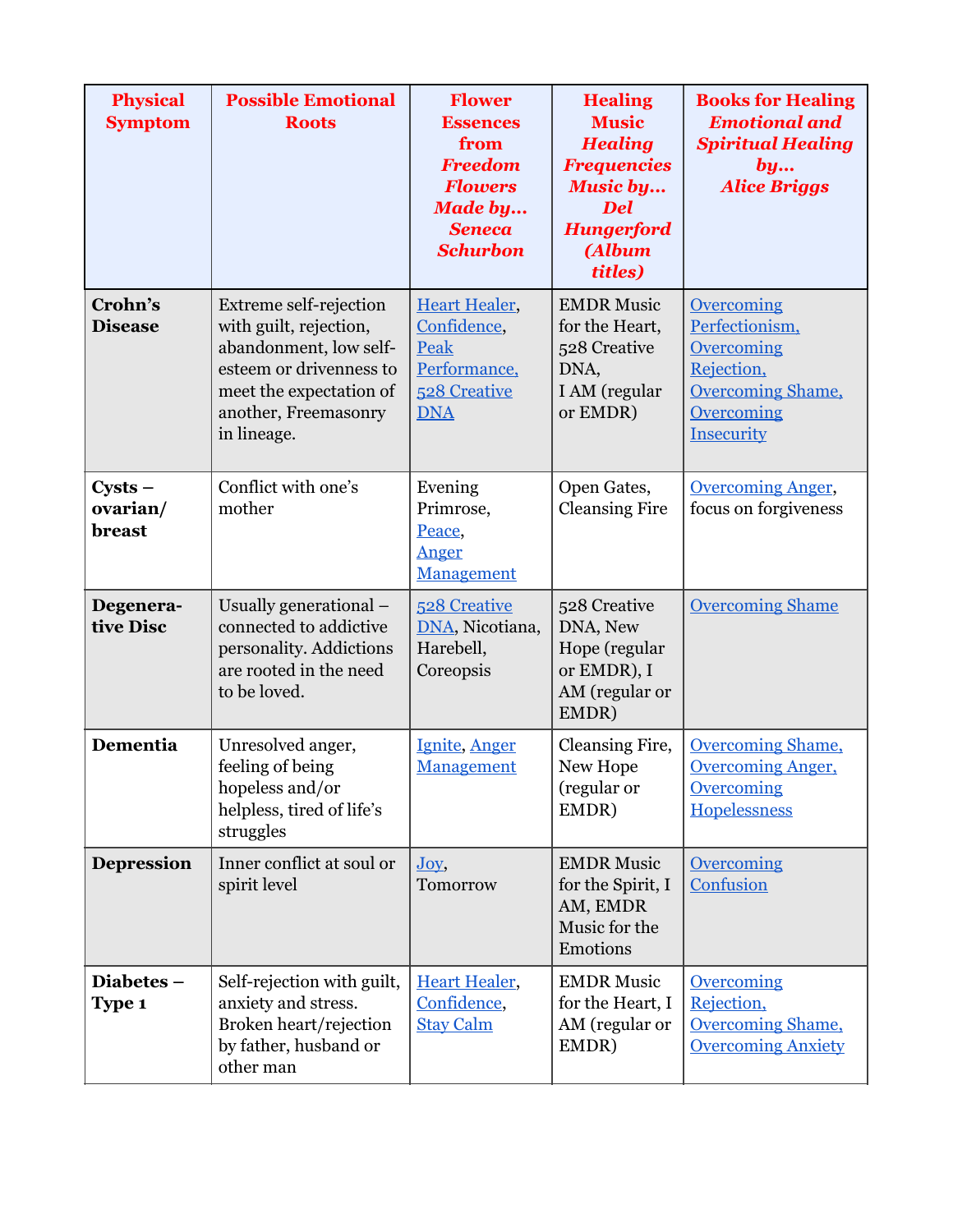| <b>Physical</b><br><b>Symptom</b>    | <b>Possible Emotional</b><br><b>Roots</b>                                                                       | <b>Flower</b><br><b>Essences</b><br>from<br><b>Freedom</b><br><b>Flowers</b><br><b>Made by</b><br><b>Seneca</b><br><b>Schurbon</b> | <b>Healing</b><br><b>Music</b><br><b>Healing</b><br><b>Frequencies</b><br><b>Music by</b><br><b>Del</b><br><b>Hungerford</b><br>(Album<br>titles) | <b>Books for Healing</b><br><b>Emotional and</b><br><b>Spiritual Healing</b><br>by<br><b>Alice Briggs</b>         |
|--------------------------------------|-----------------------------------------------------------------------------------------------------------------|------------------------------------------------------------------------------------------------------------------------------------|---------------------------------------------------------------------------------------------------------------------------------------------------|-------------------------------------------------------------------------------------------------------------------|
| Diabetes-<br>Type 2                  | Fear of failing others,<br>performance and<br>drivenness, can't receive<br>love, projected rejection            | <b>Heart Healer,</b><br>Peak<br>Performance                                                                                        | <b>EMDR Music</b><br>for the Heart,<br>Into His<br>Presence                                                                                       | Overcoming<br>Perfectionism,<br>Overcoming<br>Rejection,<br><b>Overcoming Shame,</b><br><b>Overcoming Anxiety</b> |
| <b>Digestive</b><br>issues<br>(most) | Fear, anxiety, stress                                                                                           | Stay Calm,<br><b>Stress-Less</b>                                                                                                   | New Hope<br>(regular or<br>EMDR),<br><b>EMDR Music</b><br>for the Body                                                                            | <b>Overcoming Anxiety</b>                                                                                         |
| <b>Endocrine</b><br>system           | Drastic imbalance in life                                                                                       | <b>Essences</b> based<br>on personal<br>circumstances                                                                              | 528 Creative<br>DNA, In the<br>Resurrection<br>Code                                                                                               | Overcoming<br>Perfectionism                                                                                       |
| Endo-<br>metriosis                   | Self-rejection,<br>frustration, insecurity,<br>lack of boundaries                                               | Confidence                                                                                                                         | Into His<br>Presence,<br><b>EMDR Music</b><br>for the<br>Emotions                                                                                 | <b>Overcoming</b><br>Rejection,<br><b>Overcoming Shame,</b><br><b>Overcoming</b><br>Insecurity                    |
| $Energy -$<br>lack of                | Deep seated sadness,<br>wanting to quit,<br>struggles with day-to-<br>day life, bored,<br>experiencing burn-out | Tomorrow, Joy,<br><b>Ignite</b>                                                                                                    | Deep Calls to<br>Deep, New<br>Hope (regular<br>or EMDR),<br>Open Heaven                                                                           | Overcoming<br>Perfectionism,<br><b>Overcoming Grief</b>                                                           |
| <b>Eczema</b>                        | Fear, anxiety, stress                                                                                           | Stay Calm,<br><b>Stress-Less</b>                                                                                                   | New Hope<br>(regular or<br>EMDR),<br><b>EMDR Music</b><br>for the Body                                                                            | <b>Overcoming Anxiety</b>                                                                                         |
| <b>Epstein Barr</b>                  | Attachment anxiety<br>(worry over rejection,<br>abandonment                                                     | <b>Heart Healer</b>                                                                                                                | <b>EMDR Music</b><br>for the Heart, I<br>AM (regular or<br>EMDR)                                                                                  | <b>Overcoming</b><br>Rejection,<br><b>Overcoming Anxiety</b>                                                      |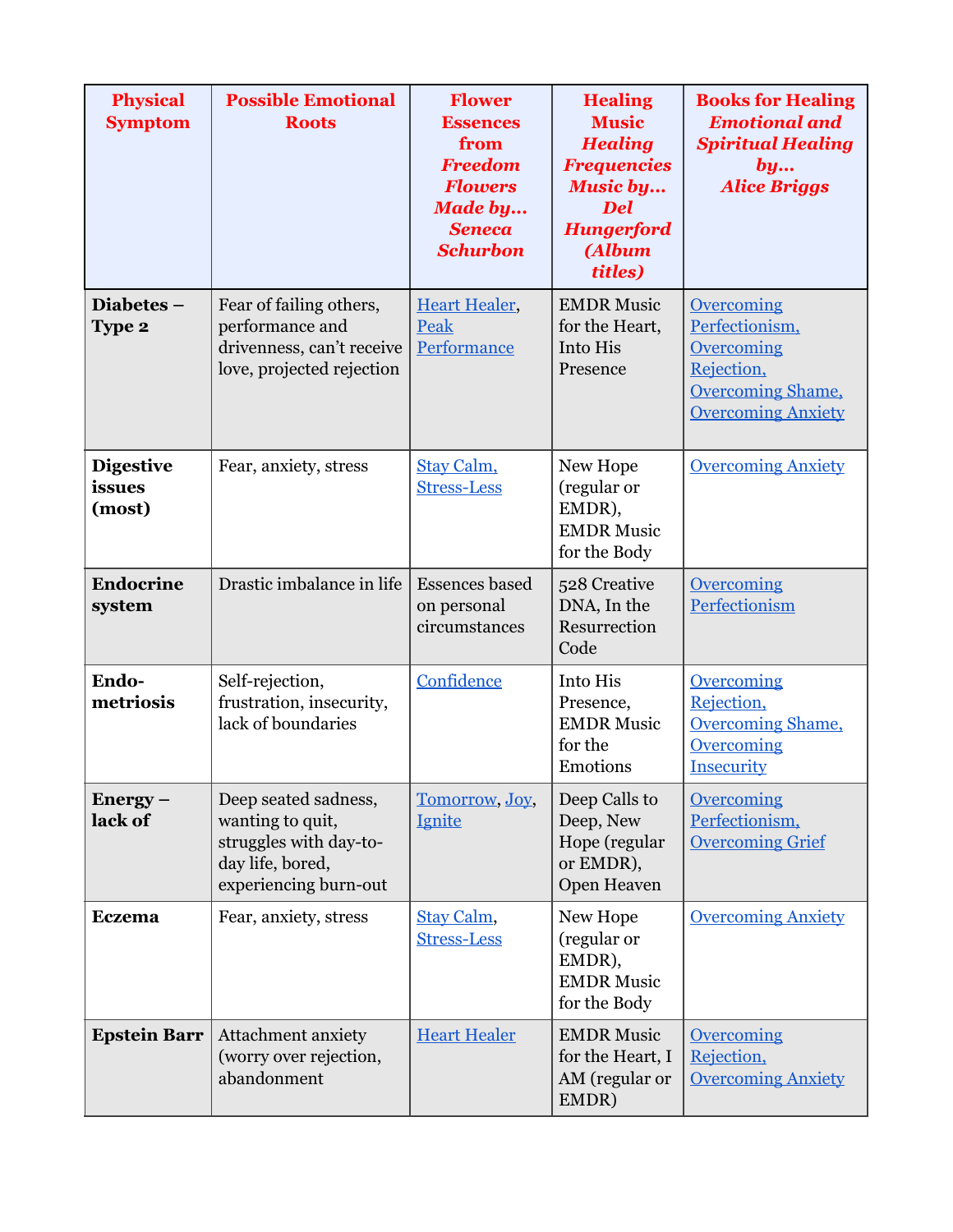| <b>Physical</b><br><b>Symptom</b> | <b>Possible Emotional</b><br><b>Roots</b>                                                                                                                                                                                                                                                                                                       | <b>Flower</b><br><b>Essences</b><br>from<br><b>Freedom</b><br><b>Flowers</b><br><b>Made by</b><br><b>Seneca</b><br><b>Schurbon</b> | <b>Healing</b><br><b>Music</b><br><b>Healing</b><br><b>Frequencies</b><br><b>Music by</b><br><b>Del</b><br><b>Hungerford</b><br>(Album<br>titles) | <b>Books for Healing</b><br><b>Emotional and</b><br><b>Spiritual Healing</b><br>by<br><b>Alice Briggs</b> |
|-----------------------------------|-------------------------------------------------------------------------------------------------------------------------------------------------------------------------------------------------------------------------------------------------------------------------------------------------------------------------------------------------|------------------------------------------------------------------------------------------------------------------------------------|---------------------------------------------------------------------------------------------------------------------------------------------------|-----------------------------------------------------------------------------------------------------------|
| <b>Facial issues</b>              | Struggle with identity,<br>rejection, fear, anxiety,<br>afraid of "losing face,"<br>problems with<br>relationships                                                                                                                                                                                                                              | Confidence,<br><b>Bravely You,</b><br><b>Heart Healer</b>                                                                          | I AM (regular<br>or EMDR),<br><b>EMDR Music</b><br>for the Body,<br>New Hope<br>(regular or<br>EMDR)                                              | <b>Overcoming</b><br>Rejection,<br><b>Overcoming Anxiety</b>                                              |
| Female<br>problems                | Unable to let go of the<br>past, emotional block<br>where mate is<br>concerned, struggles<br>with female identity                                                                                                                                                                                                                               | Easter lily,<br>Menoblend,<br><b>Aunt Flo's Secret</b><br>Weapon,<br>Healthy<br><b>Intimacy</b>                                    | <b>EMDR Music</b><br>for the<br>Emotions, I<br>AM (regular or<br>EMDR), 528<br><b>Creative DNA</b>                                                | <b>Overcoming Shame</b>                                                                                   |
| <b>Fibroids</b>                   | Bitterness against self                                                                                                                                                                                                                                                                                                                         | Confidence                                                                                                                         | I AM EMDR,<br>New Hope<br>(regular or<br>EMDR)                                                                                                    | <b>Overcoming Anger</b>                                                                                   |
| Fibro-<br>myalgia                 | Abandonment, feeling<br>unsupported or not<br>nurtured by male figure,<br>feeling like you have to<br>do things right to be<br>loved. Can also be from<br>feeling like you have to<br>do all the work in a<br>relationship, or<br>childhood wounds from<br>mother's relationship<br>with father or other<br>men. Muscle Armoring<br>from C-PTSD | <b>Heart Healer,</b><br>Peak<br>Performance,<br>Aftershock,<br>Dandelion                                                           | Into the Deep,<br>I AM (regular<br>or EMDR),<br><b>EMDR Music</b><br>for the Heart,<br>New Hope<br>(regular or<br>EMDR)                           | Overcoming<br>Perfectionism,<br><b>Overcoming Triggers</b>                                                |
| Gall-bladder                      | Bitterness, anger,<br>wanting to force things                                                                                                                                                                                                                                                                                                   | Anger<br><b>Management</b>                                                                                                         | Cleansing Fire,<br>Open Heaven                                                                                                                    | <b>Overcoming Anger,</b><br><b>Overcoming Control</b>                                                     |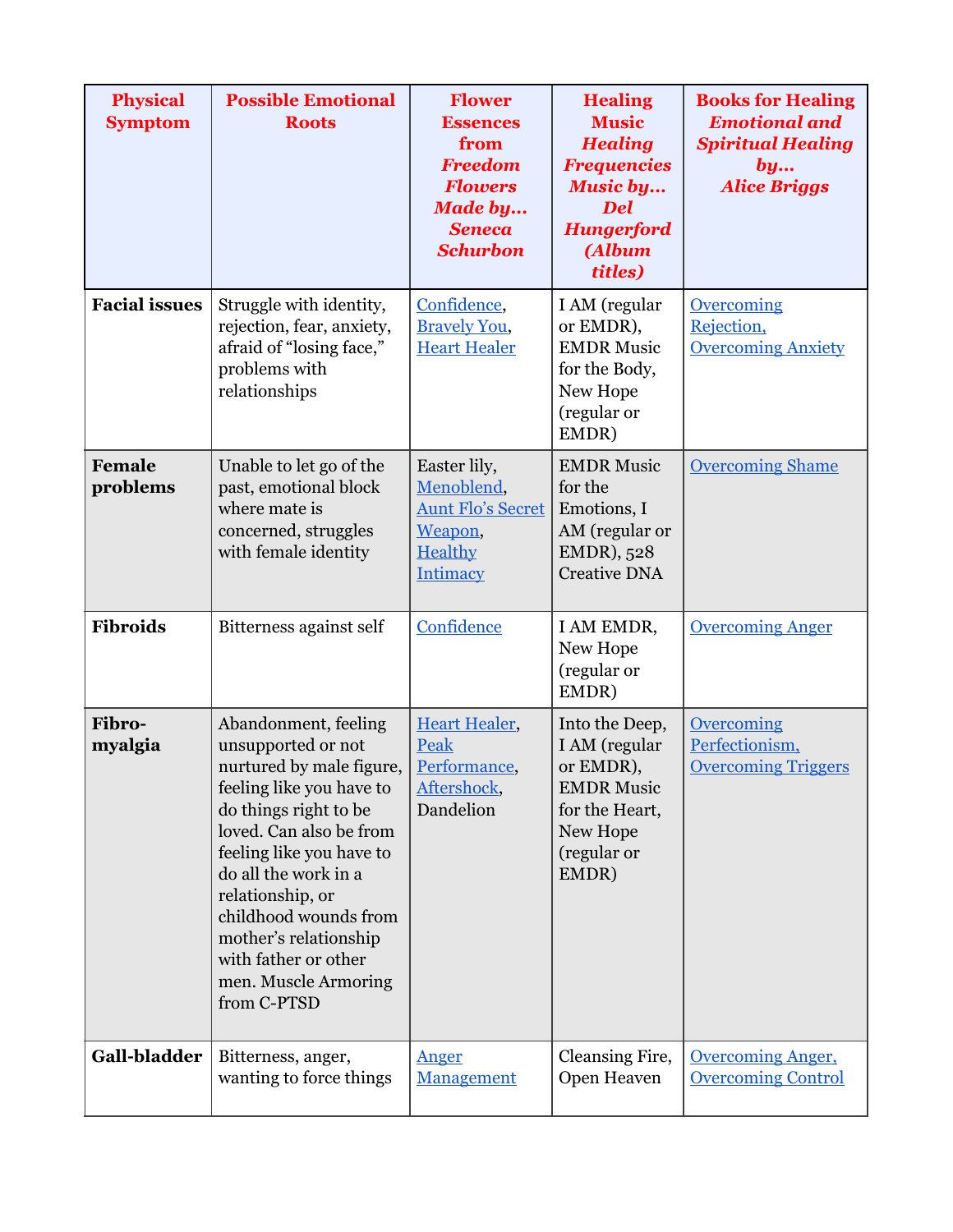| <b>Physical</b><br><b>Symptom</b> | <b>Possible Emotional</b><br><b>Roots</b>                                                                                 | <b>Flower</b><br><b>Essences</b><br>from<br><b>Freedom</b><br><b>Flowers</b><br><b>Made by</b><br><b>Seneca</b><br><b>Schurbon</b> | <b>Healing</b><br><b>Music</b><br><b>Healing</b><br><b>Frequencies</b><br><b>Music by</b><br><b>Del</b><br><b>Hungerford</b><br>(Album<br>titles) | <b>Books for Healing</b><br><b>Emotional and</b><br><b>Spiritual Healing</b><br>by<br><b>Alice Briggs</b> |
|-----------------------------------|---------------------------------------------------------------------------------------------------------------------------|------------------------------------------------------------------------------------------------------------------------------------|---------------------------------------------------------------------------------------------------------------------------------------------------|-----------------------------------------------------------------------------------------------------------|
| <b>Gallstones</b>                 | Bitterness, unyielding,<br>not able to forgive,<br>pride, wanting to<br>condemn others                                    | Peace,<br>Anger<br>Management                                                                                                      | Waves of<br>Spirit, Open<br>Heaven                                                                                                                | <b>Overcoming Anger,</b><br><b>Overcoming Control</b>                                                     |
| <b>Gastritis</b>                  | Uncertainty, anxiety                                                                                                      | <b>Stay Calm</b>                                                                                                                   | Waves of<br>Spirit,<br>Into His<br>Presence                                                                                                       | <b>Overcoming Anxiety</b>                                                                                 |
| <b>Headaches</b>                  | Tension and stress,<br>struggles with resolving<br>emotional upsets,<br>unable to control,<br>unpleasant<br>relationships | <b>Stress Less,</b><br>Align                                                                                                       | Open Heaven,<br><b>EMDR Music</b><br>for the Body                                                                                                 | <b>Overcoming Control</b>                                                                                 |
| Hemorr-<br>hoids                  | Fear and tension,<br>anxiety/anxious, feeling<br>burdened, anger                                                          | Stay Calm,<br>Anger<br>Management                                                                                                  | Cleansing Fire,<br><b>EMDR Music</b><br>for the<br>Emotions                                                                                       | Overcoming Anxiety,<br><b>Overcoming Anger</b>                                                            |
| <b>High blood</b><br>pressure     | Worry, stress                                                                                                             | <b>Stress Less,</b><br><b>Peaceful Sleep</b>                                                                                       | New Hope<br>(regular or<br>EMDR),<br><b>EMDR Music</b><br>for the Body                                                                            | <b>Overcoming Anxiety</b>                                                                                 |
| High<br>cholesterol               | Angry at self, self-<br>deprecation                                                                                       | Confidence,<br>Anger<br>Management                                                                                                 | Into His<br>Presence,<br><b>EMDR Music</b><br>for the Body                                                                                        | <b>Overcoming Shame,</b><br><b>Overcoming Anger</b>                                                       |
| Hodgkin's<br><b>Disease</b>       | Unresolved rejection by<br>father                                                                                         | Sunflower,<br>Peace                                                                                                                | Open Heaven,<br>New Hope<br>(regular or<br>EMDR)                                                                                                  | <b>Overcoming</b><br>Rejection,<br><b>Overcoming Shame,</b><br>focus on forgiveness                       |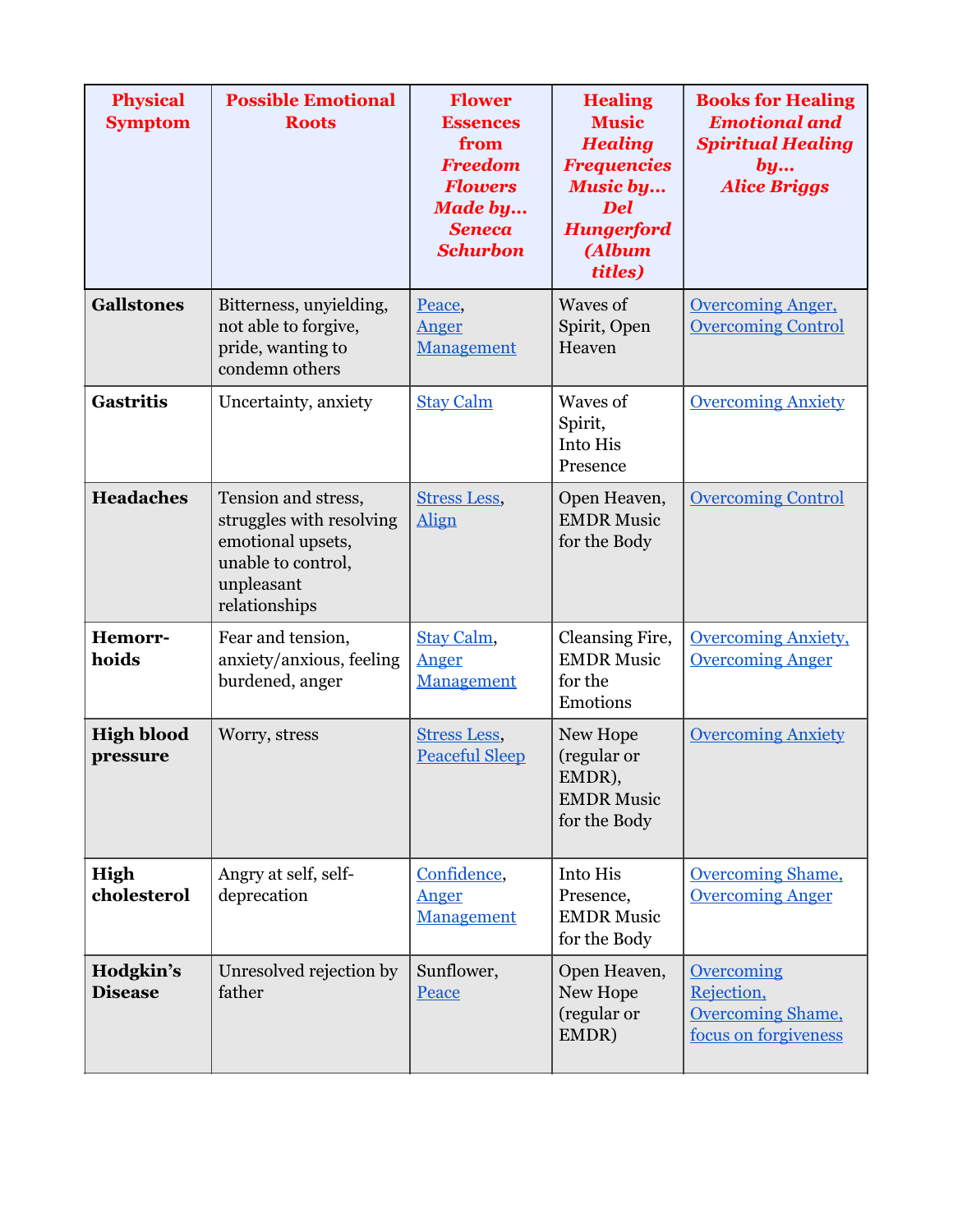| <b>Physical</b><br><b>Symptom</b> | <b>Possible Emotional</b><br><b>Roots</b>                                                                                                    | <b>Flower</b><br><b>Essences</b><br>from<br><b>Freedom</b><br><b>Flowers</b><br><b>Made by</b><br><b>Seneca</b><br><b>Schurbon</b> | <b>Healing</b><br><b>Music</b><br><b>Healing</b><br><b>Frequencies</b><br><b>Music by</b><br><b>Del</b><br><b>Hungerford</b><br>(Album<br>titles) | <b>Books for Healing</b><br><b>Emotional and</b><br><b>Spiritual Healing</b><br>by<br><b>Alice Briggs</b>            |
|-----------------------------------|----------------------------------------------------------------------------------------------------------------------------------------------|------------------------------------------------------------------------------------------------------------------------------------|---------------------------------------------------------------------------------------------------------------------------------------------------|----------------------------------------------------------------------------------------------------------------------|
| Hyper-<br>thyroidism              | Fear/anxiety and/or<br>self-rejection and guilt                                                                                              | <b>Stress Less,</b><br><b>Stay Calm</b>                                                                                            | New Hope<br>(regular or<br>EMDR), I AM<br>(regular or<br>EMDR)                                                                                    | <b>Overcoming</b><br>Rejection,<br><b>Overcoming Shame,</b><br><b>Overcoming Anxiety,</b><br><b>Overcoming Guilt</b> |
| Hypo-<br>thyroidism               | Anxiety, stress, feeling<br>like you don't have a<br>voice.                                                                                  | <b>Stress Less,</b><br>Stay Calm,<br>Trumpet vine                                                                                  | New Hope<br>(regular or<br>EMDR), I AM<br>(regular or<br>EMDR)                                                                                    | <b>Overcoming Anxiety</b>                                                                                            |
| Hypo-<br>thalamus                 | Anxiety, sadness,<br>insecurity, rage                                                                                                        | Stay Calm, Joy,<br>Confidence,<br>Anger<br>Management                                                                              | Cleansing Fire,<br>Open Heaven                                                                                                                    | <b>Overcoming Anxiety</b>                                                                                            |
| Inconti-<br>nence                 | Emotions overflowing,<br>struggles with<br>controlling emotions,<br>fear                                                                     | Cherry Plum,<br><b>Stay Calm</b>                                                                                                   | Open Gates,<br><b>EMDR Music</b><br>for the<br>Emotions                                                                                           | <b>Overcoming Anxiety,</b><br><b>Overcoming Control</b>                                                              |
| Insanity                          | Desire to escape,<br>inability to cope, desire<br>to separate from life,<br>struggle with being able<br>to let go of things from<br>the past | Crisis Care,<br>Sweet Chestnut,                                                                                                    | Into His<br>Presence,<br>I AM (regular<br>or EMDR),<br>New Hope<br>(regular or<br>EMDR)                                                           | <b>Overcoming Shame,</b><br><b>Overcoming</b><br>Insecurity                                                          |
| <b>Intestinal</b><br>cystitis     | Anxiety, fear, guilt, and<br>self-rejection combo                                                                                            | Stay Calm,<br>Confidence,<br><b>Hyssop</b>                                                                                         | New Hope<br>(regular or<br>EMDR),<br><b>EMDR Music</b><br>for the<br>Emotions                                                                     | Overcoming<br>Rejection,<br><b>Overcoming Anxiety,</b><br><b>Overcoming Guilt</b>                                    |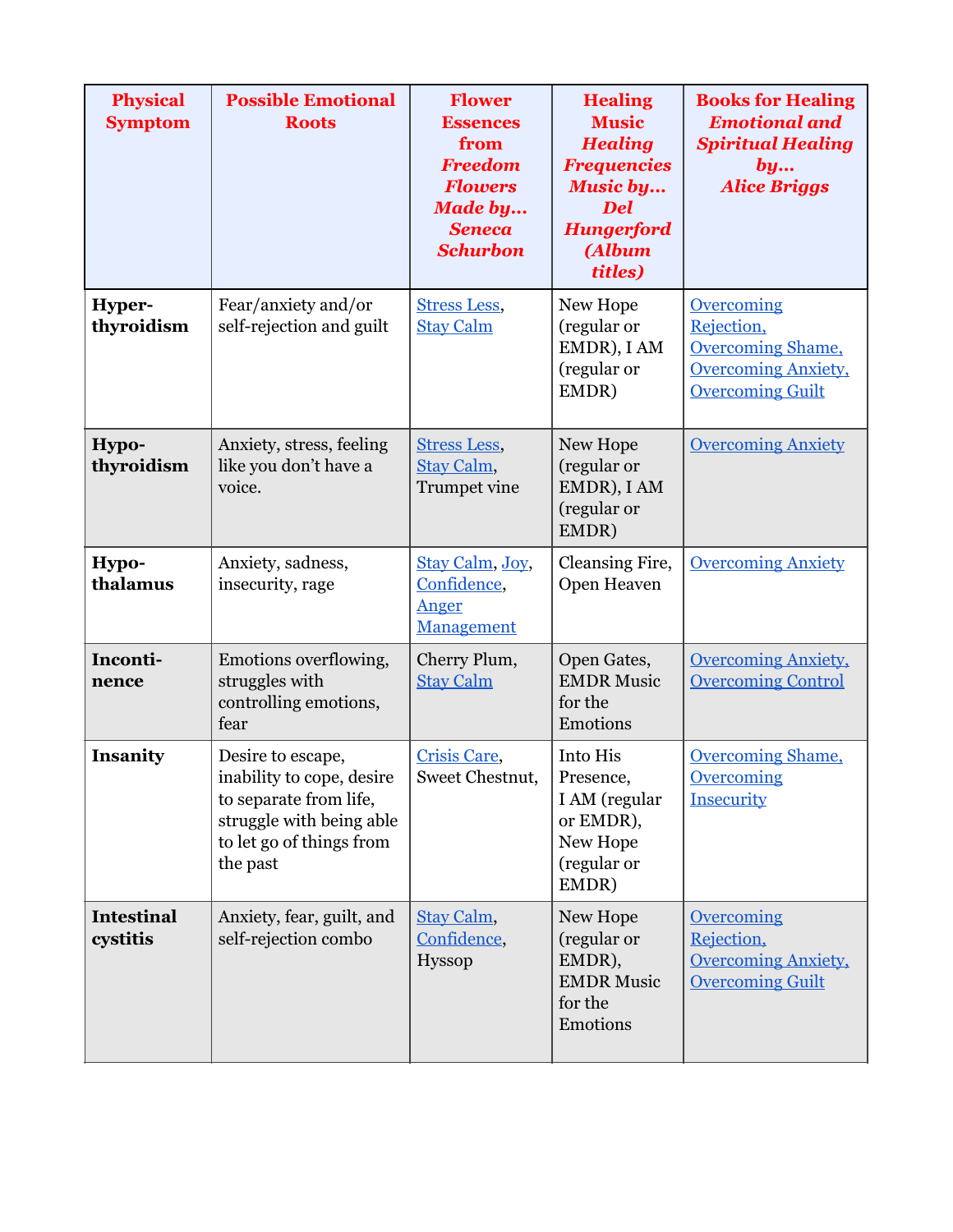| <b>Physical</b><br><b>Symptom</b> | <b>Possible Emotional</b><br><b>Roots</b>                                                                                                          | <b>Flower</b><br><b>Essences</b><br>from<br><b>Freedom</b><br><b>Flowers</b><br><b>Made by</b><br><b>Seneca</b><br><b>Schurbon</b> | <b>Healing</b><br><b>Music</b><br><b>Healing</b><br><b>Frequencies</b><br>Music by<br><b>Del</b><br><b>Hungerford</b><br>(Album<br>titles) | <b>Books for Healing</b><br><b>Emotional and</b><br><b>Spiritual Healing</b><br>by<br><b>Alice Briggs</b> |
|-----------------------------------|----------------------------------------------------------------------------------------------------------------------------------------------------|------------------------------------------------------------------------------------------------------------------------------------|--------------------------------------------------------------------------------------------------------------------------------------------|-----------------------------------------------------------------------------------------------------------|
| <b>Intestinal</b><br>problems     | Struggle with absorbing<br>new things, desire to<br>stay in comfort zone<br>and wanting to live out<br>of the past                                 | Elecampane,<br>Tomorrow,<br><b>Recovery</b>                                                                                        | Open Gates,<br>Deep Calls to<br>Deep                                                                                                       | <b>Overcoming</b><br>Perfectionism,<br><b>Overcoming Anxiety</b>                                          |
| <b>Kidney</b><br>issues           | Fear, wanting to control<br>life, over-judgmental,<br>emotional confusion,<br>repressed emotions, not<br>seeing problems<br>correctly              | Stay Calm,<br>Peace,<br>Solomon's Seal,<br><b>Awakening</b>                                                                        | Waves of<br>Spirit, New<br>Hope (regular<br>or EMDR),<br><b>EMDR Music</b><br>for the<br>Emotions                                          | <b>Overcoming Control,</b><br>Overcoming<br>Confusion                                                     |
| <b>Kidney</b><br>stones           | Hardened anger                                                                                                                                     | Anger<br>Management                                                                                                                | Cleansing Fire,<br>In the<br>Resurrection<br>Code                                                                                          | <b>Overcoming Anger</b>                                                                                   |
| <b>Knee</b><br>problems           | Struggle with keeping<br>pride and ego in check,<br>want own way, struggles<br>with authority, others<br>jealous of your<br>relationship with God. | Sunflower, Bull<br>Thistle                                                                                                         | Open Gates,<br>Into the Deep,<br>Deep Calls to<br>Deep                                                                                     | <b>Overcoming Control,</b><br>Overcoming Jealousy,<br><b>Overcoming Pride</b>                             |
| Leukemia                          | Unresolved rejection by<br>father                                                                                                                  | Sunflower,<br>Peace,<br><b>Heart Healer</b>                                                                                        | Into the Deep,<br><b>EMDR Music</b><br>for the Heart                                                                                       | <b>Overcoming</b><br>Rejection,<br><b>Overcoming Shame</b>                                                |
| Liver                             | Unresolved anger,<br>critical thoughts, self-<br>condemnation,<br>resentment,<br>possessiveness                                                    | Anger<br>Management                                                                                                                | Open Gates,<br><b>Cleansing Fire</b>                                                                                                       | <b>Overcoming</b><br>Insecurity,<br><b>Overcoming Anger</b>                                               |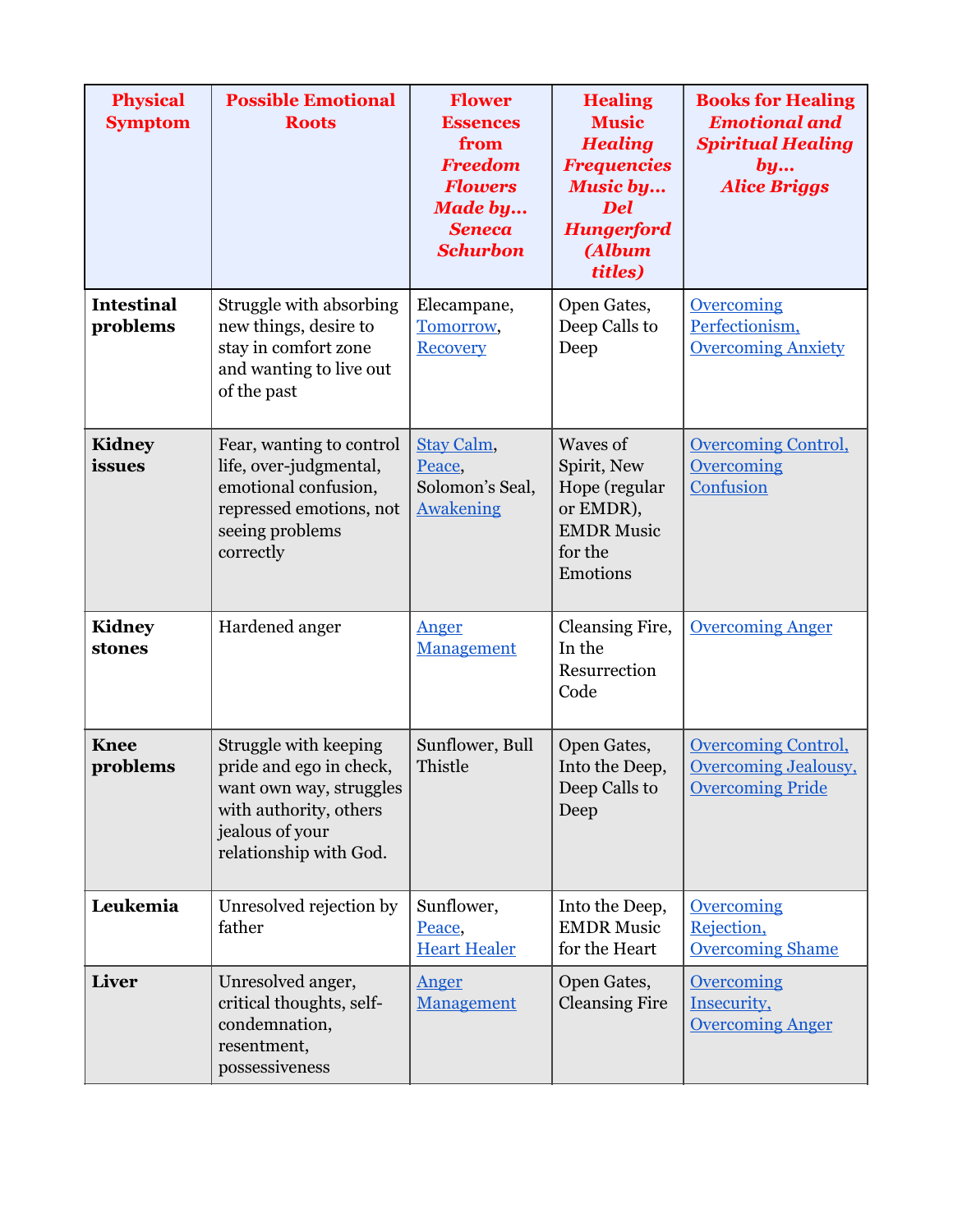| <b>Physical</b><br><b>Symptom</b> | <b>Possible Emotional</b><br><b>Roots</b>                                                                                           | <b>Flower</b><br><b>Essences</b><br>from<br><b>Freedom</b><br><b>Flowers</b><br><b>Made by</b><br><b>Seneca</b><br><b>Schurbon</b> | <b>Healing</b><br><b>Music</b><br><b>Healing</b><br><b>Frequencies</b><br><b>Music by</b><br><b>Del</b><br><b>Hungerford</b><br>(Album<br>titles) | <b>Books for Healing</b><br><b>Emotional and</b><br><b>Spiritual Healing</b><br>by<br><b>Alice Briggs</b>                 |
|-----------------------------------|-------------------------------------------------------------------------------------------------------------------------------------|------------------------------------------------------------------------------------------------------------------------------------|---------------------------------------------------------------------------------------------------------------------------------------------------|---------------------------------------------------------------------------------------------------------------------------|
| Lou Gehrig's<br><b>Disease</b>    | Denial of successes in<br>life, struggles with self-<br>worth                                                                       | Confidence                                                                                                                         | New Hope<br>(regular or<br>EMDR),<br><b>EMDR Music</b><br>for the<br>Emotions                                                                     | <b>Overcoming</b><br>Insecurity                                                                                           |
| Lung<br>problems                  | Grief, needing approval,<br>needs love, life feels too<br>run-of-the-mill                                                           | Good Grief,<br><b>Tomorrow</b>                                                                                                     | Open Door<br>(song)                                                                                                                               | <b>Overcoming Grief,</b><br><b>Overcoming Rejection</b>                                                                   |
| Lupus                             | Self-rejection, guilt,<br>self-conflict,<br>performance mentality,<br>childhood trauma                                              | Confidence,<br>Hyssop,<br>Peak<br>Performance,<br>Aftershock,<br><b>Fragment</b><br>Finder                                         | Open Heaven,<br>In the<br>Resurrection<br>Code, New<br>Hope (regular<br>or EMDR)                                                                  | Overcoming<br>Perfectionism,<br><b>Overcoming</b><br>Rejection,<br><b>Overcoming Shame,</b><br><b>Overcoming Triggers</b> |
| Lymph<br>system                   | Resentment, hatred<br>building up, lack of<br>enthusiasm, unable to<br>feel accepted                                                | Anger<br>Management,<br><b>Bravely You</b>                                                                                         | Cleansing Fire,<br>Open Heaven                                                                                                                    | <b>Overcoming</b><br>Rejection,<br><b>Overcoming Anger</b>                                                                |
| <b>Male</b><br>problems           | Struggles with letting go<br>of the past, holding onto<br>unpleasant memories of<br>past relationships,<br>feeling unfilled in love | Wormwood,<br><b>Heart Healer</b>                                                                                                   | I AM (regular<br>or EMDR),<br><b>EMDR Music</b><br>for the Heart                                                                                  | <b>Overcoming Shame</b>                                                                                                   |
| <b>Menopause</b>                  | Fears of being rejected,<br>feeling useless, fear of<br>getting older                                                               | Malva, Elder,<br>Menoblend                                                                                                         | In the<br>Resurrection<br>Code, Waves of<br>Spirit                                                                                                | <b>Overcoming Rejection</b>                                                                                               |
| Mal-<br>absorbtion/<br>leaky gut  | Poor boundaries, fear,<br>anxiety, stress                                                                                           | Confidence,<br>Hyssop,<br><b>Blue Vervain</b>                                                                                      | Open Heaven,<br>New Hope<br>(regular or<br>EMDR)                                                                                                  | <b>Overcoming Anxiety</b>                                                                                                 |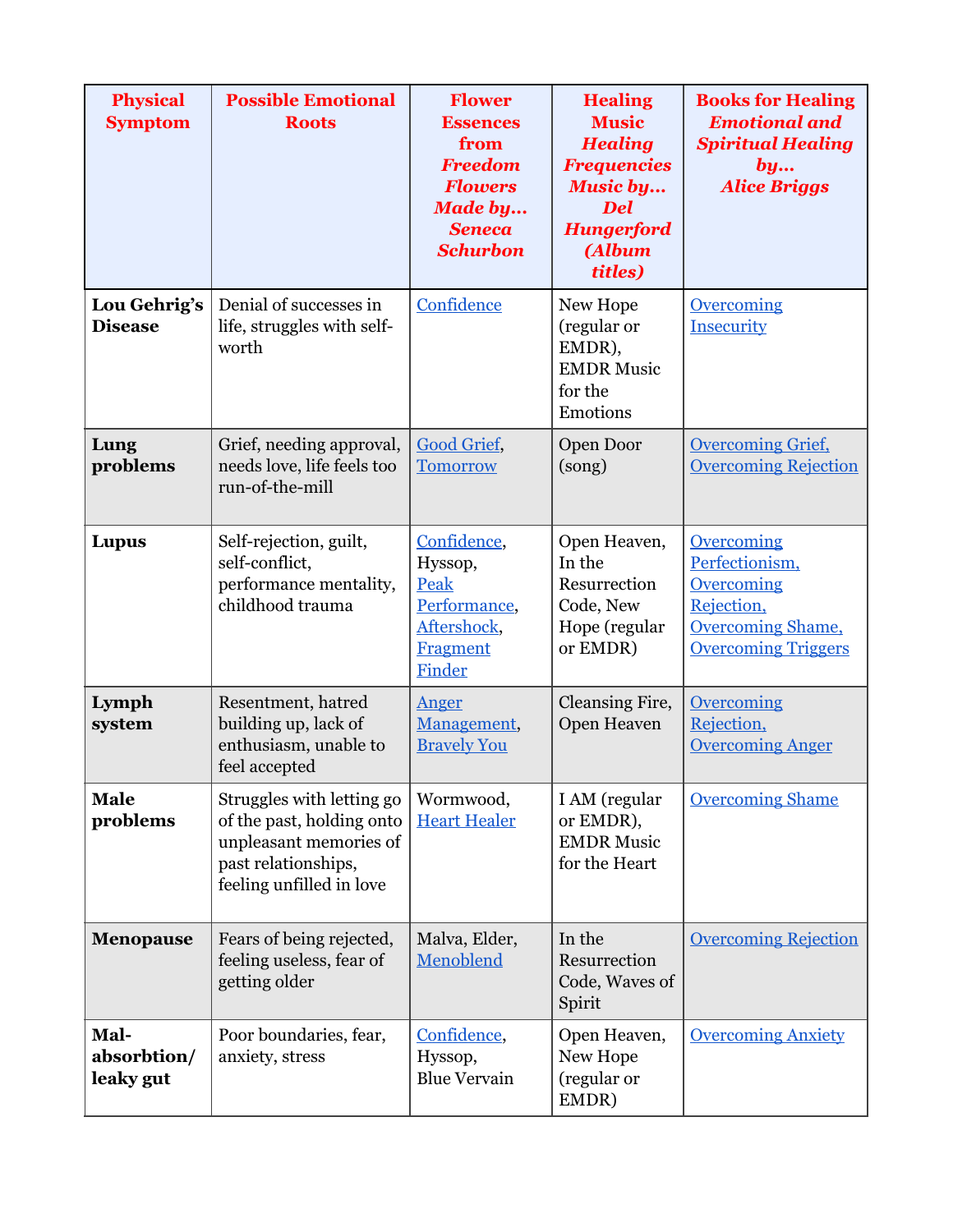| <b>Physical</b><br><b>Symptom</b>                         | <b>Possible Emotional</b><br><b>Roots</b>                                               | <b>Flower</b><br><b>Essences</b><br>from<br><b>Freedom</b><br><b>Flowers</b><br><b>Made by</b><br><b>Seneca</b><br><b>Schurbon</b> | <b>Healing</b><br><b>Music</b><br><b>Healing</b><br><b>Frequencies</b><br><b>Music by</b><br><b>Del</b><br><b>Hungerford</b><br>(Album<br>titles) | <b>Books for Healing</b><br><b>Emotional and</b><br><b>Spiritual Healing</b><br>by<br><b>Alice Briggs</b> |
|-----------------------------------------------------------|-----------------------------------------------------------------------------------------|------------------------------------------------------------------------------------------------------------------------------------|---------------------------------------------------------------------------------------------------------------------------------------------------|-----------------------------------------------------------------------------------------------------------|
| Manic<br>depression/<br><b>Bipolar</b><br><b>Disorder</b> | Genetic, Freemasonry<br>in lineage                                                      | 528 Creative<br>DNA, plus<br>others<br>depending on<br>presentation                                                                | 528 Creative<br>DNA, I AM<br>(regular or<br>EMDR), New<br>Hope (regular<br>or EMDR)                                                               | Any book, focus on<br>generational issues                                                                 |
| <b>Migraines</b>                                          | Internal conflicts, or<br>conflicts with others,<br>soul fragments                      | <b>Fragment</b><br>Finder, Peace,<br>Fireweed                                                                                      | 528 Creative<br>DNA, In the<br>Resurrection<br>Code, EMDR<br>Music for the<br><b>Body</b>                                                         | <b>Overcoming Anxiety,</b><br><b>Overcoming Anger</b>                                                     |
| <b>Mono</b>                                               | Feelings of being<br>unloved and/or<br>unworthy, anger at not<br>being appreciated      | <b>Heart Healer</b>                                                                                                                | <b>EMDR Music</b><br>for the Heart, I<br>AM (regular or<br>EMDR)                                                                                  | <b>Overcoming Anger,</b><br>Overcoming<br><b>Unworthiness</b>                                             |
| <b>Multiple</b><br>chemical<br>sensitivity                | Fear and anxiety<br>coming out of a broken<br>heart                                     | Stay Calm,<br><b>Heart Healer</b>                                                                                                  | <b>EMDR Music</b><br>for the Heart,<br>New Hope<br>(regular or<br>EMDR)                                                                           | <b>Overcoming Anxiety,</b><br><b>Overcoming Rejection</b>                                                 |
| <b>Multiple</b><br><b>Sclerosis</b>                       | Father's rejection, deep<br>roots of self-rejection<br>and guilt, childhood<br>trauma   | Sunflower,<br>Confidence,<br>Hyssop,<br>Aftershock,<br><b>Recovery</b>                                                             | I AM (regular<br>or EMDR),<br>Into His<br>Presence                                                                                                | Overcoming<br>Rejection,<br><b>Overcoming Shame,</b><br><b>Overcoming Triggers</b>                        |
| <b>Muscular</b><br><b>Dystrophy</b>                       | Lack of resolution for<br>deep-seated anger,<br>believes experiencing<br>pain is a must | Anger<br>Management,<br>Missouri<br>Primrose                                                                                       | Cleansing Fire,<br><b>EMDR Music</b><br>for the<br>Emotions                                                                                       | <b>Overcoming Anger</b>                                                                                   |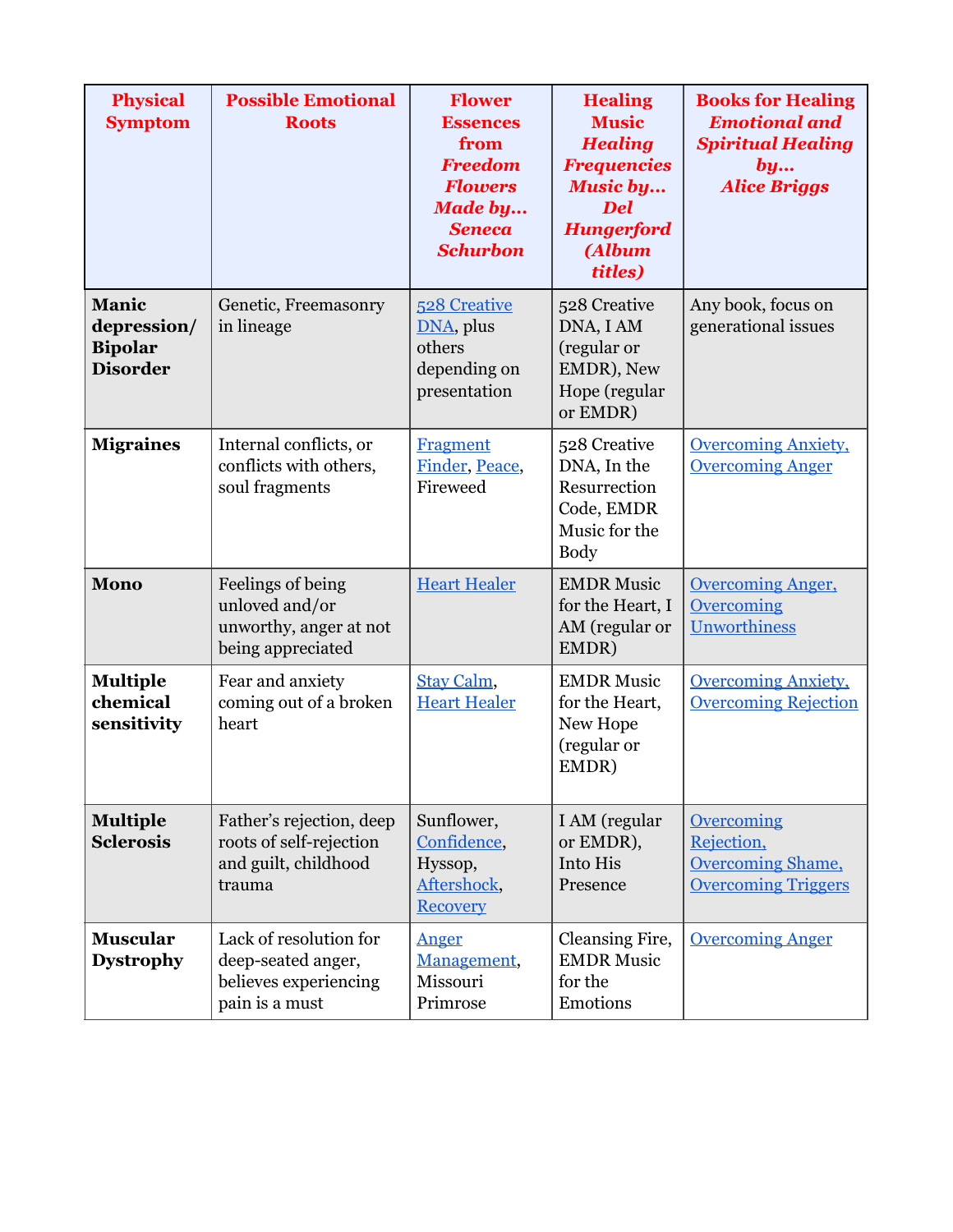| <b>Physical</b><br><b>Symptom</b>       | <b>Possible Emotional</b><br><b>Roots</b>                                                                         | <b>Flower</b><br><b>Essences</b><br>from<br><b>Freedom</b><br><b>Flowers</b><br><b>Made by</b><br><b>Seneca</b><br><b>Schurbon</b> | <b>Healing</b><br><b>Music</b><br><b>Healing</b><br><b>Frequencies</b><br><b>Music by</b><br><b>Del</b><br><b>Hungerford</b><br><b>(Album</b><br>titles) | <b>Books for Healing</b><br><b>Emotional and</b><br><b>Spiritual Healing</b><br>by<br><b>Alice Briggs</b> |
|-----------------------------------------|-------------------------------------------------------------------------------------------------------------------|------------------------------------------------------------------------------------------------------------------------------------|----------------------------------------------------------------------------------------------------------------------------------------------------------|-----------------------------------------------------------------------------------------------------------|
| <b>Nervous</b><br>breakdown             | Fear of the future,<br>unable to communicate<br>true feelings                                                     | <b>Stay Calm, Crisis</b><br>Care, Tomorrow,                                                                                        | New Hope<br>(regular or<br>EMDR), 528<br>Creative DNA,<br><b>Waves of Spirit</b>                                                                         | <b>Overcoming Anxiety</b>                                                                                 |
| Osteo-<br>porosis                       | Envy/jealousy, broken<br>spirit                                                                                   | <b>Heart Healer</b>                                                                                                                | <b>EMDR Music</b><br>for the Heart, I<br>AM (regular or<br>EMDR)                                                                                         | <b>Overcoming Jealousy</b>                                                                                |
| <b>Overeating</b>                       | Fear of rejection, fear of<br>abandonment,<br>armoring, low self-<br>esteem, focus on being<br>in control of food | <b>Heart Healer,</b><br>Confidence,<br><b>Craving Control</b>                                                                      | <b>EMDR Music</b><br>for the Heart, I<br>AM (regular or<br>EMDR)                                                                                         | Overcoming<br>Rejection,<br>Overcoming<br>Insecurity,<br><b>Overcoming Control</b>                        |
| <b>Pancreas</b>                         | Feelings of guilt and<br>being judged, low self-<br>esteem, lack of joy                                           | Hyssop,<br>Confidence, Joy                                                                                                         | Waves of<br>Spirit, New<br>Hope (regular<br>or EMDR)                                                                                                     | Overcoming<br>Insecurity,<br><b>Overcoming Guilt</b>                                                      |
| <b>Paralysis</b><br>(meta-<br>phorical) | Resisting life,<br>overwhelmed by<br>responsibilities, fear of<br>the future                                      | Lilac, Tomorrow                                                                                                                    | Open Gates,<br><b>Waves of Spirit</b>                                                                                                                    | <b>Overcoming Anxiety</b>                                                                                 |
| <b>Parasites</b>                        | Fear/anxiety, not<br>setting good boundaries<br>- in the event that you<br>have an abnormal battle                | <b>Stay Calm</b>                                                                                                                   | New Hope<br>(regular or<br>EMDR), Into<br><b>His Presence</b>                                                                                            | <b>Overcoming Anxiety</b>                                                                                 |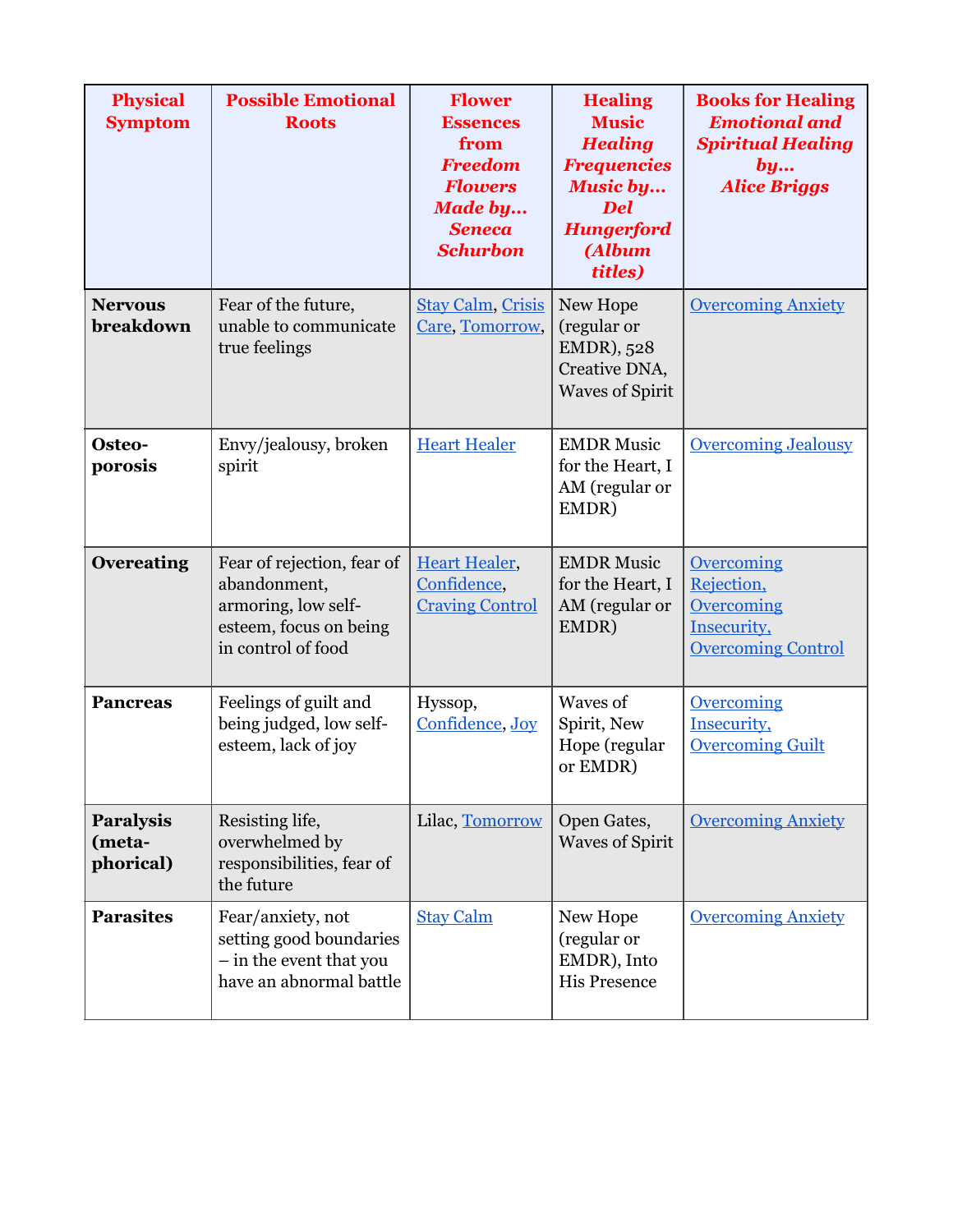| <b>Physical</b><br><b>Symptom</b>    | <b>Possible Emotional</b><br><b>Roots</b>                                                                                                                 | <b>Flower</b><br><b>Essences</b><br>from<br><b>Freedom</b><br><b>Flowers</b><br><b>Made by</b><br><b>Seneca</b><br><b>Schurbon</b> | <b>Healing</b><br><b>Music</b><br><b>Healing</b><br><b>Frequencies</b><br><b>Music by</b><br><b>Del</b><br><b>Hungerford</b><br>(Album<br>titles) | <b>Books for Healing</b><br><b>Emotional and</b><br><b>Spiritual Healing</b><br>by<br><b>Alice Briggs</b>           |
|--------------------------------------|-----------------------------------------------------------------------------------------------------------------------------------------------------------|------------------------------------------------------------------------------------------------------------------------------------|---------------------------------------------------------------------------------------------------------------------------------------------------|---------------------------------------------------------------------------------------------------------------------|
| Parkinson's<br><b>Disease</b>        | Rejection,<br>abandonment,<br>hopelessness, brooding<br>over past mistakes and<br>failures, Freemasonry in<br>lineage.                                    | <b>Heart Healer,</b><br>Tomorrow, 528<br><b>Creative DNA,</b><br>Wormwood                                                          | 528 Creative<br>DNA, EMDR<br>Music for the<br>Heart, New<br>Hope (regular<br>or EMDR)                                                             | <b>Overcoming</b><br>Rejection,<br><b>Overcoming</b><br><b>Hopelessness</b>                                         |
| Pre-<br>menstrual<br><b>Syndrome</b> | Not wanting to<br>recognize feminine side<br>of self, relinquishing<br>power to others                                                                    | <b>Aunt Flo's Secret</b><br>Weapon                                                                                                 | Waves of<br>Spirit, I AM<br>(regular or<br>EMDR)                                                                                                  | <b>Overcoming</b><br>Hopelessness                                                                                   |
| <b>Prostate</b><br>problems          | Fear of aging, struggles<br>with letting go of the<br>past, desire to give up                                                                             | <b>Recovery</b> , Wild<br>Rose,<br>Wormwood                                                                                        | I AM (regular<br>or EMDR),<br><b>EMDR Music</b><br>for the Body                                                                                   | <b>Overcoming Shame,</b><br><b>Overcoming Anxiety</b>                                                               |
| <b>Psoriasis</b>                     | Self-rejection, low self-<br>esteem, conflict with<br>identity, Freemasonry<br>in lineage                                                                 | Confidence,<br>Bravely You, 528<br><b>Creative DNA</b>                                                                             | New Hope<br>(regular or<br>EMDR), 528<br><b>Creative DNA</b>                                                                                      | <b>Overcoming</b><br>Rejection,<br><b>Overcoming Shame,</b><br>Overcoming<br>Insecurity,<br>Overcoming<br>Confusion |
| <b>Respiratory</b><br>problems       | Feeling unapproved,<br>lack of love, fears of<br>being able to live life to<br>the fullest, Freemasonry<br>in lineage.                                    | <b>Heart Healer,</b><br>Stay Calm,<br>Confidence,<br><b>528 Creative</b><br><b>DNA</b>                                             | <b>EMDR Music</b><br>for the Heart,<br>528 Creative<br><b>DNA</b>                                                                                 | Overcoming<br>Perfectionism,<br><b>Overcoming Shame</b>                                                             |
| <b>Sciatica</b>                      | Sexual abnormality<br>and/or frustration,<br>concerned with money<br>issues, anxiety<br>concerning creative<br>abilities, tendency to be<br>double-minded | Healthy<br>Intimacy,<br>Prosper,<br>Confidence                                                                                     | Waves of<br>Spirit, New<br>Hope (regular<br>or EMDR)                                                                                              | <b>Overcoming Anxiety</b>                                                                                           |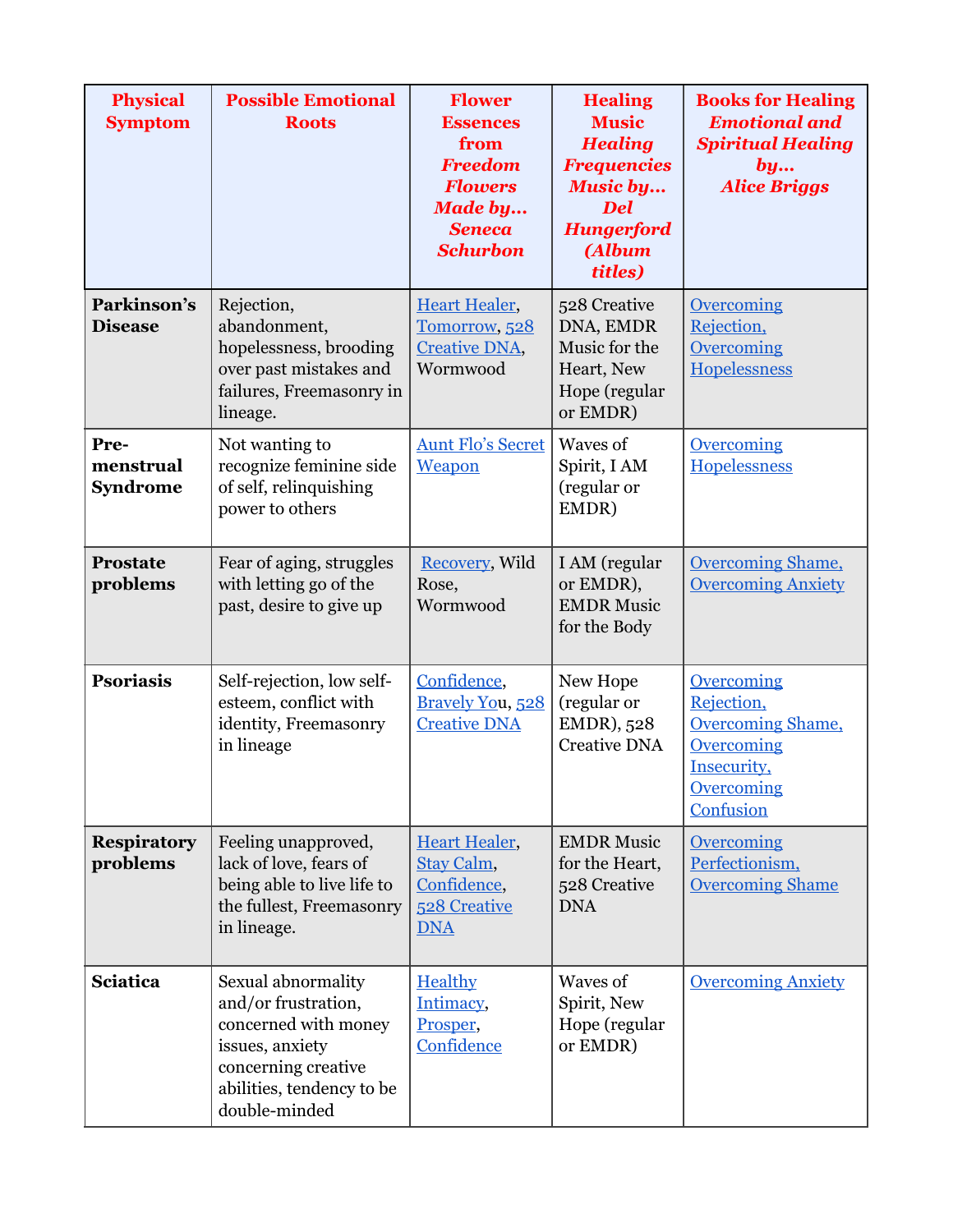| <b>Physical</b><br><b>Symptom</b> | <b>Possible Emotional</b><br><b>Roots</b>                                                                      | <b>Flower</b><br><b>Essences</b><br>from<br><b>Freedom</b><br><b>Flowers</b><br><b>Made by</b><br><b>Seneca</b><br><b>Schurbon</b> | <b>Healing</b><br><b>Music</b><br><b>Healing</b><br><b>Frequencies</b><br><b>Music by</b><br><b>Del</b><br><b>Hungerford</b><br>(Album<br>titles) | <b>Books for Healing</b><br><b>Emotional and</b><br><b>Spiritual Healing</b><br>by<br><b>Alice Briggs</b>           |
|-----------------------------------|----------------------------------------------------------------------------------------------------------------|------------------------------------------------------------------------------------------------------------------------------------|---------------------------------------------------------------------------------------------------------------------------------------------------|---------------------------------------------------------------------------------------------------------------------|
| <b>Shingles</b>                   | Stress, anxiety<br>combined with self-<br>rejection                                                            | Stay Calm,<br>Confidence,<br><b>Stress Less</b>                                                                                    | New Hope<br>(regular or<br>EMDR), I AM<br>(regular or<br>EMDR)                                                                                    | <b>Overcoming</b><br>Rejection,<br><b>Overcoming Anxiety</b>                                                        |
| <b>Sinus</b><br>infection         | Fear/anxiety, repressed<br>anger, grief                                                                        | <b>Stay Calm, Good</b><br>Grief                                                                                                    | New Hope<br>(regular or<br>EMDR)                                                                                                                  | <b>Overcoming Anxiety</b>                                                                                           |
| <b>Skin Disease</b>               | Feelings of irritation,<br>critical, lack of security,<br>impatient, overreacts to<br>things                   | Peace,<br>Confidence,<br>Anger<br>Management                                                                                       | Cleansing Fire,<br>I AM (regular<br>or EMDR),<br>New Hope<br>(regular or<br>EMDR)                                                                 | <b>Overcoming Triggers,</b><br>Overcoming<br>Insecurity                                                             |
| <b>Spleen</b>                     | Not able to love self,<br>emotional conflicts,<br>agitation, feeling<br>rejected by others                     | Confidence,<br><b>Heart Healer</b>                                                                                                 | <b>EMDR Music</b><br>for the Heart, I<br>AM (regular or<br>EMDR)                                                                                  | <b>Overcoming</b><br>Rejection,<br><b>Overcoming</b><br>Confusion                                                   |
| <b>Stomach</b><br>problems        | Fear the new, lack of<br>affection, condemn the<br>success of others, sense<br>of security feels<br>threatened | Stay Calm,<br><b>Heart Healer</b>                                                                                                  | Waves of<br>Spirit, EMDR<br>Music for the<br>Heart                                                                                                | <b>Overcoming Anxiety,</b><br><b>Overcoming</b><br>Insecurity                                                       |
| <b>Stroke</b>                     | Self-rejection, self-<br>bitterness, self-violence,<br>extreme resistance to<br>moving forward in life         | Confidence,<br>Camas, Cherry<br>Plum, Skullcap,<br><b>Tomorrow</b>                                                                 | Waves of<br>Spirit, New<br>Hope (regular<br>or EMDR)                                                                                              | <b>Overcoming</b><br>Rejection,<br><b>Overcoming Shame,</b><br>Overcoming<br>Insecurity,<br><b>Overcoming Anger</b> |
| <b>Stuttering</b>                 | Unable to express self,<br>emotionally insecure,<br>having to always please<br>those in authority              | Confidence,<br>Peak<br>Performance                                                                                                 | I AM (regular<br>or EMDR), In<br>the<br>Resurrection<br>Code                                                                                      | <b>Overcoming</b><br>Perfectionism                                                                                  |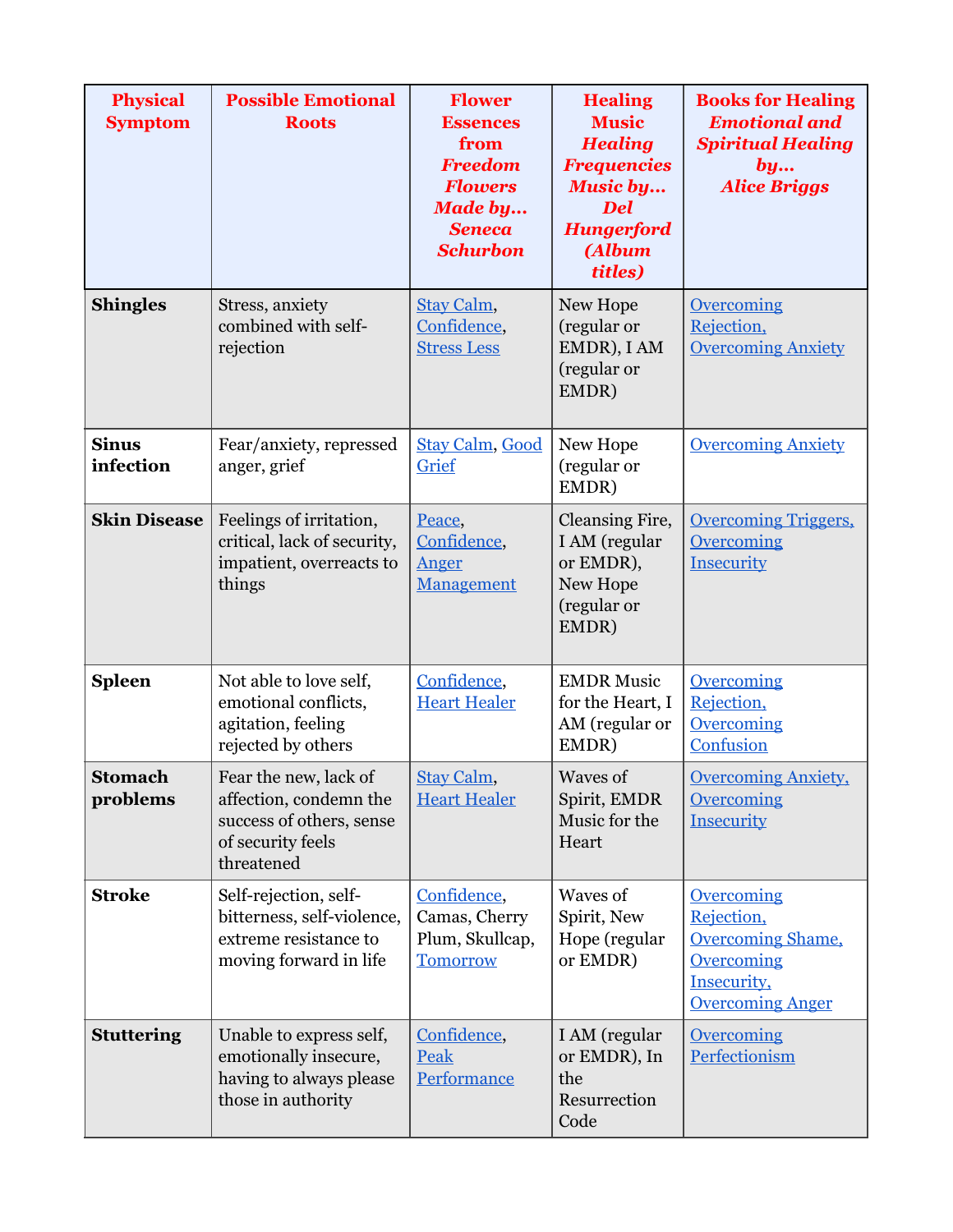| <b>Physical</b><br><b>Symptom</b>                            | <b>Possible Emotional</b><br><b>Roots</b>                                                                                            | <b>Flower</b><br><b>Essences</b><br>from<br><b>Freedom</b><br><b>Flowers</b><br><b>Made by</b><br><b>Seneca</b><br><b>Schurbon</b> | <b>Healing</b><br><b>Music</b><br><b>Healing</b><br><b>Frequencies</b><br><b>Music by</b><br><b>Del</b><br><b>Hungerford</b><br>(Album<br>titles) | <b>Books for Healing</b><br><b>Emotional and</b><br><b>Spiritual Healing</b><br>by<br><b>Alice Briggs</b> |
|--------------------------------------------------------------|--------------------------------------------------------------------------------------------------------------------------------------|------------------------------------------------------------------------------------------------------------------------------------|---------------------------------------------------------------------------------------------------------------------------------------------------|-----------------------------------------------------------------------------------------------------------|
| <b>Suicidal</b>                                              | Feeling unable to<br>resolve life's problems,<br>hopelessness, thinking<br>everyone is better off<br>without you                     | Sweet Chestnut,<br><b>Tomorrow</b>                                                                                                 | I AM (regular<br>or EMDR),<br><b>EMDR Music</b><br>for the Body,<br>New Hope<br>(regular or<br>EMDR)                                              | Overcoming<br><b>Hopelessness</b>                                                                         |
| <b>Thymus</b>                                                | Feeling persecuted and<br>picked on, life is unfair,<br>unable to have proper<br>discernment                                         | <b>Heart Healer,</b><br>Horseradish                                                                                                | Into His<br>Presence,<br><b>EMDR Music</b><br>for the Heart                                                                                       | <b>Overcoming</b><br>Hopelessness                                                                         |
| <b>Thyroid</b><br>(also see<br>hypo or<br>hyper-<br>thyroid) | Fear of expressing self,<br>unable to discern, deep<br>sense of frustration<br>and/or anxiety                                        | Confidence, Stay<br>Calm                                                                                                           | New Hope<br>(regular or<br>EMDR), I AM<br>(regular or<br>EMDR)                                                                                    | <b>Overcoming Anxiety</b>                                                                                 |
| <b>TMJ</b>                                                   | Rage, struggle with<br>accepting where you are<br>in life, desire revenge,<br>inability to express how<br>you feel, stress, pressure | Anger<br>Management,<br><b>Stress Less</b>                                                                                         | <b>EMDR Music</b><br>for the Heart,<br>New Hope<br>(regular or<br>EMDR)                                                                           | <b>Overcoming Anger</b>                                                                                   |
| <b>Ulcers</b>                                                | Fear, anxiety, stress                                                                                                                | <b>Stress Less, Stay</b><br>Calm                                                                                                   | Open Heaven,<br>New Hope<br>(regular or<br>EMDR)                                                                                                  | <b>Overcoming Anxiety</b>                                                                                 |
| <b>Ulcerative</b><br>colitis                                 | Fear, anxiety, stress,<br>feeling like you don't<br>belong, lack of trust,<br>things bugging you long<br>term, dread                 | Stay Calm,<br><b>Stress Less,</b><br><b>Bravely You,</b><br>Oregon Grape                                                           | Open Heaven,<br>New Hope<br>(regular or<br>EMDR)                                                                                                  | <b>Overcoming Anxiety</b>                                                                                 |